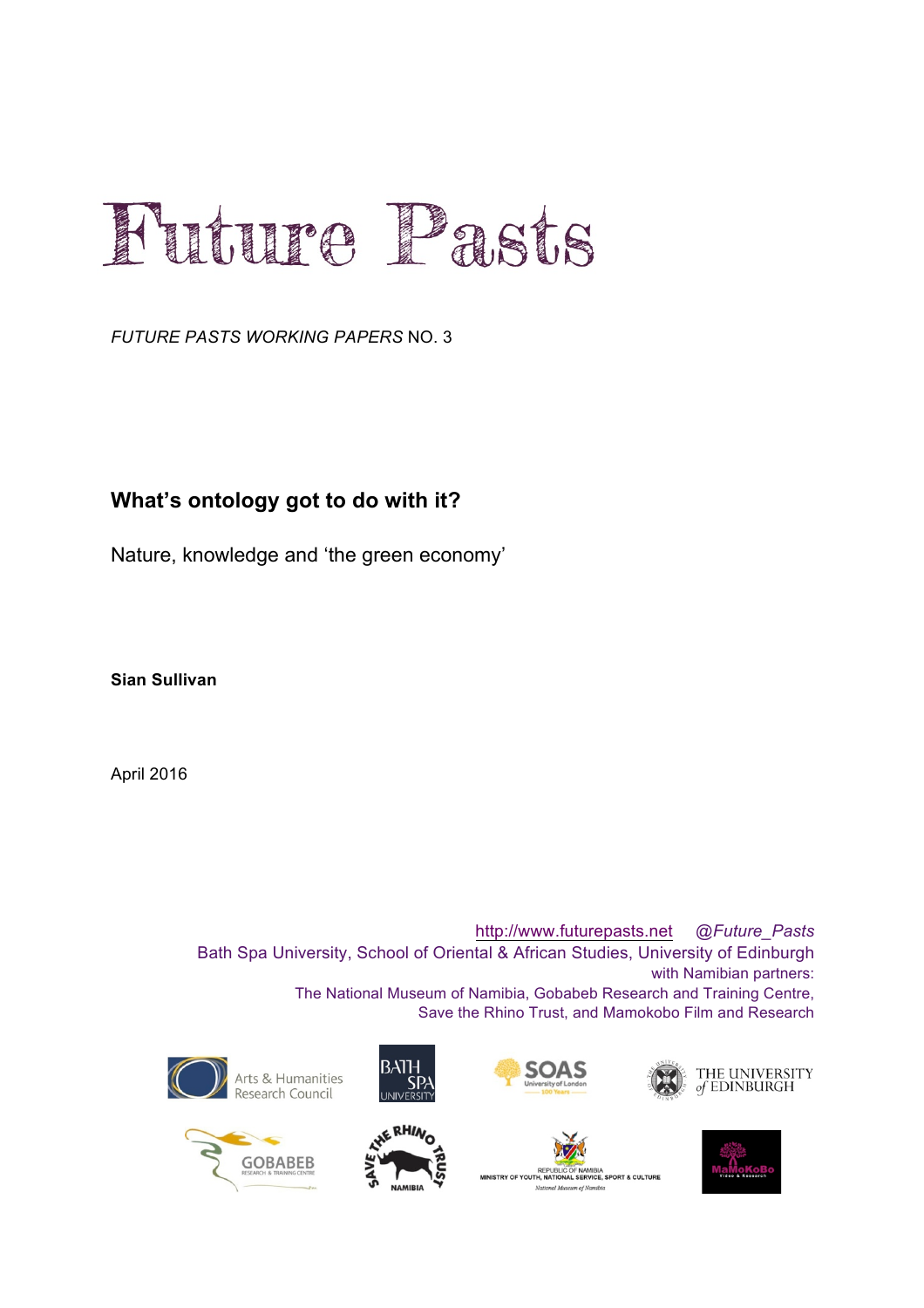Copyright © 2016, Sian Sullivan

### Published by Future Pasts

Working Paper Series Bath Spa University Newton Park, Newton St. Loe Bath BA2 9BN United Kingdom

www.futurepasts.net

futurepastscontact@gmail.com

ISBN: 978-1-911126-02-7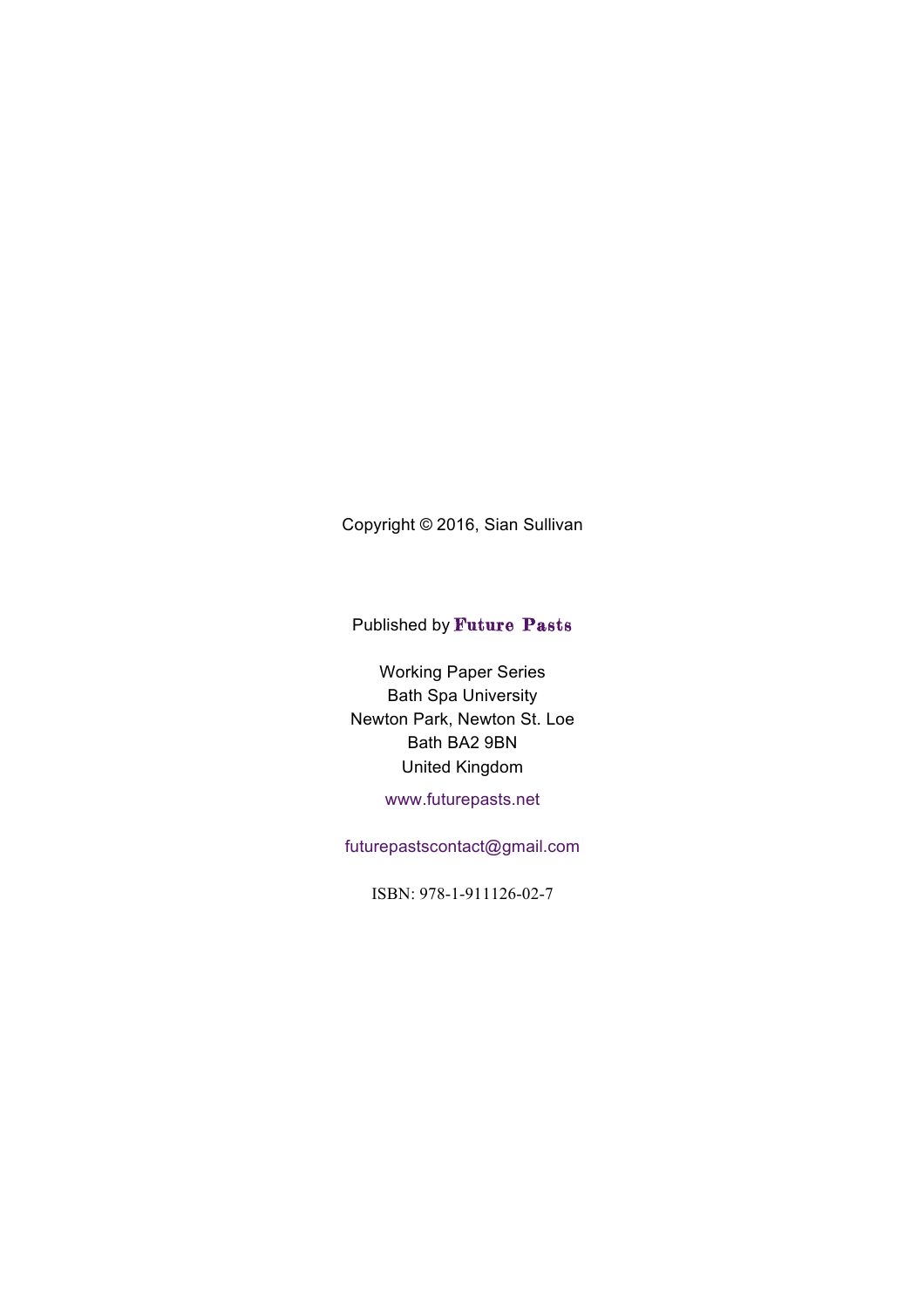Future Pasts draws on Arts and Humanities research methodologies to document and analyse culturally-inflected perceptions and practices of sustainability. It has a particular geographical focus on west Namibia, where three of our core research team have long-term field research experience.

The project seeks to:

- enhance understanding of sociocultural, economic and environmental changes in historical and post-independence contexts;
- document and support cultural heritage and indigenous knowledge regarding present and historical cultural landscapes of west Namibia;
- extend analysis and understanding of the historical ecologies of the Namib;
- interrogate interpretations of 'sustainability', particularly those contributing to the promotion of a growth-oriented 'green economy';
- foster cross-cultural public discussion of concerns relating to environmental change and sustainability;
- critically engage with the power dimensions shaping whose pasts become transferred forwards to the future in contemporary approaches to environmental conservation and sustainability.

Future Pasts is funded primarily through a Major Research Grant from the UK's Arts and Humanities Research Council (AHRC award no. AH/K005871/2), under the Care for the Future Theme's highlight notice on 'environmental change and sustainability' (see http://careforthefuture.exeter.ac.uk/). Starting in October 2013, Future Pasts involves UK academics Sian Sullivan (Principal Investigator and Professor of Environment and Culture, Bath Spa University), Angela Impey (Co-Investigator and Senior Lecturer in Ethnomusicology, School of Oriental and African Studies, London), Rick Rohde (Co-Investigator and Research Fellow, Centre for African Studies, University of Edinburgh), Mike Hannis (Research Fellow, Environmental Ethics, Bath Spa University) and Chris Low (Research Fellow, Anthropology, Bath Spa University). Namibian partner organisations include the National Museum of Namibia, Gobabeb Research and Training Centre, Save the Rhino Trust and Mamokobo Film and Research.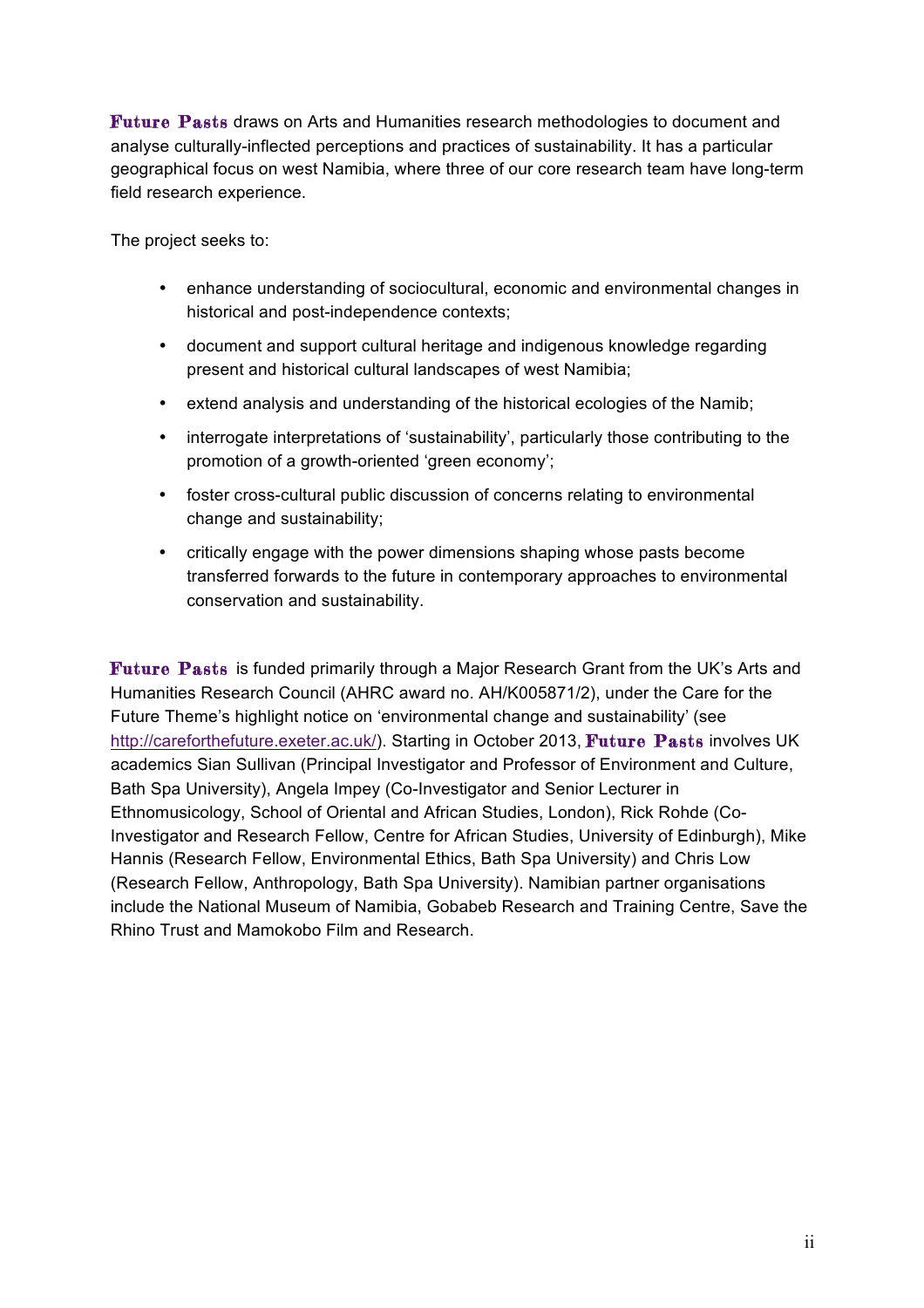# Future Pasts *Working Paper Series*

The Future Pasts *Working Paper Series* aims to facilitate rapid distribution of research findings and work in progress by researchers associated with the Future Pasts programme. We also welcome relevant contributions by post-graduate students and other associates of Future Pasts. The series aims to open up discussion among the global community of scholars, policymakers and practitioners on pressing issues concerning conservation, sustainability, heritage, knowledge and value that are exemplified in west Namibian social and environmental contexts. All Future Pasts working papers are available to download free of charge in PDF format via the Future Pasts website (http://www.futurepasts.net/workingpapers).

All our papers are peer reviewed, the copyright is retained by the author(s), and authors are welcome to publish further iterations of papers in journals and other formats (and references and notes may be formatted as appropriate for such future publications). Future Pasts working papers in joint authorship include a contribution statement as an early footnote or endnote.

The opinions expressed in the papers are solely those of the author(s) and should not be attributed to the project funders, Bath Spa University, or partner universities and organisations. We welcome comments on individual working papers, which should be directed to the author(s), or through futurepastscontact@gmail.com.

More information about  $\bf Future\; Passs$  and our working paper series and other activities can be found on our website, www.futurepasts.net**.**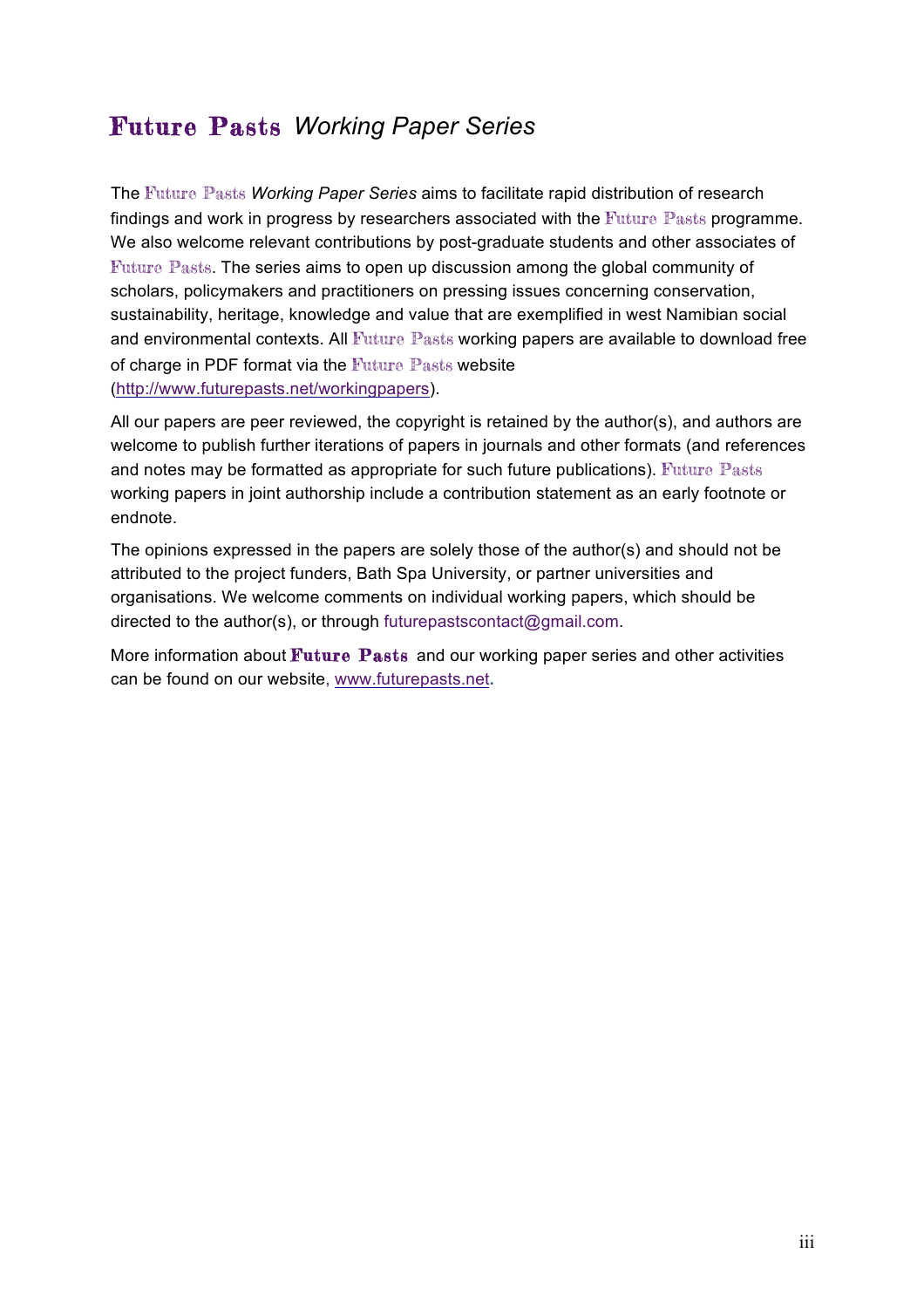# What's ontology got to do with it? On nature and knowledge in a political ecology of the 'green economy'

### Sian Sullivan<sup>1</sup>

**Abstract.** Contemporary market-based 'green economy' approaches to environmental degradation emphasise exchanges whereby quantified units of environmental harm are traded or 'offset' for compensating units of environmental health. Also encouraged is a view that economic growth can be 'greened' through 'decoupling' economic value from material ecological realities. Such approaches tend to frame biophysical natures in terms of aggregates, such as an 'aggregate natural capital rule' and 'net zero carbon'. Natures-beyond-the-human are thereby both understood and enacted as calculable, exchangeable, substitutable and commensurable between different spatial and temporal sites making up an 'aggregate' or 'net' value. This paper uses a comparative cross-cultural engagement to problematise ontological assumptions regarding the nature of nature underscoring the rationality of these aggregating and offsetting 'solutions'. Drawing on literatures from environmental anthropology and environmental ethics, combined with ethnographic material from long-term field research in north-west Namibia, the paper considers elements of alternative cultural ontologies and the ways these may give rise to a different array of practices with value for conceiving and generating 'sustainability'. It adheres to a critical political ecology perspective in understanding the ways that power structures the ontologies that become both privileged and occluded in neoliberal strategies for green economy governance. In doing so, the paper argues that sensitivity to the ontological politics through which spaces and entities become defined and known, and which thereby shape environmental conflicts, may be key to recognising and understanding with more depth the sometimes radically different 'natures' being struggled over in such conflicts.

**Key words.** ontology; green economy; offsetting; decoupling; sustainability; value; natures-beyondthe-human; neoliberalism; political ecology

## 1. An ethnographic opening<sup>2</sup>

When completing two years of doctoral field research in west Namibia in 1996 I started reading Marion Zimmer Bradley's 1983 novel *The Mists of Avalon* (Zimmer Bradley 1993(1983)). Centred on Glastonbury Tor, a striking hill that rises from the surrounding Somerset Levels in west England and visible from miles around, the book has become celebrated as a significant feminist retelling of the Arthurian legends. Glastonbury today is considered by New Agers to be the heart chakra of the planet (Bowman 2007: 309).<sup>3</sup> It is

<sup>&</sup>lt;sup>1</sup> s.sullivan@bathspa.ac.uk

<sup>&</sup>lt;sup>2</sup> This paper began life as a keynote paper given at a Norwegian Network for Political Ecology workshop, University of Oslo, December 2014 http://www.ntnu.edu/political-ecology/political-ecologies-of-the-green-economy. It is currently being revised for a special issue of the *Journal of Political Ecology* entitled 'Political Ecology, the Green Economy, and Alternative Sustainabilities' edited by Connor Cavanagh and Tor Ave Benjaminsen and based on

Numerous websites and texts indicate this perceived reality. See, for example, http://earthchakras.org/glastonbury.php, accessed 29 October 2015.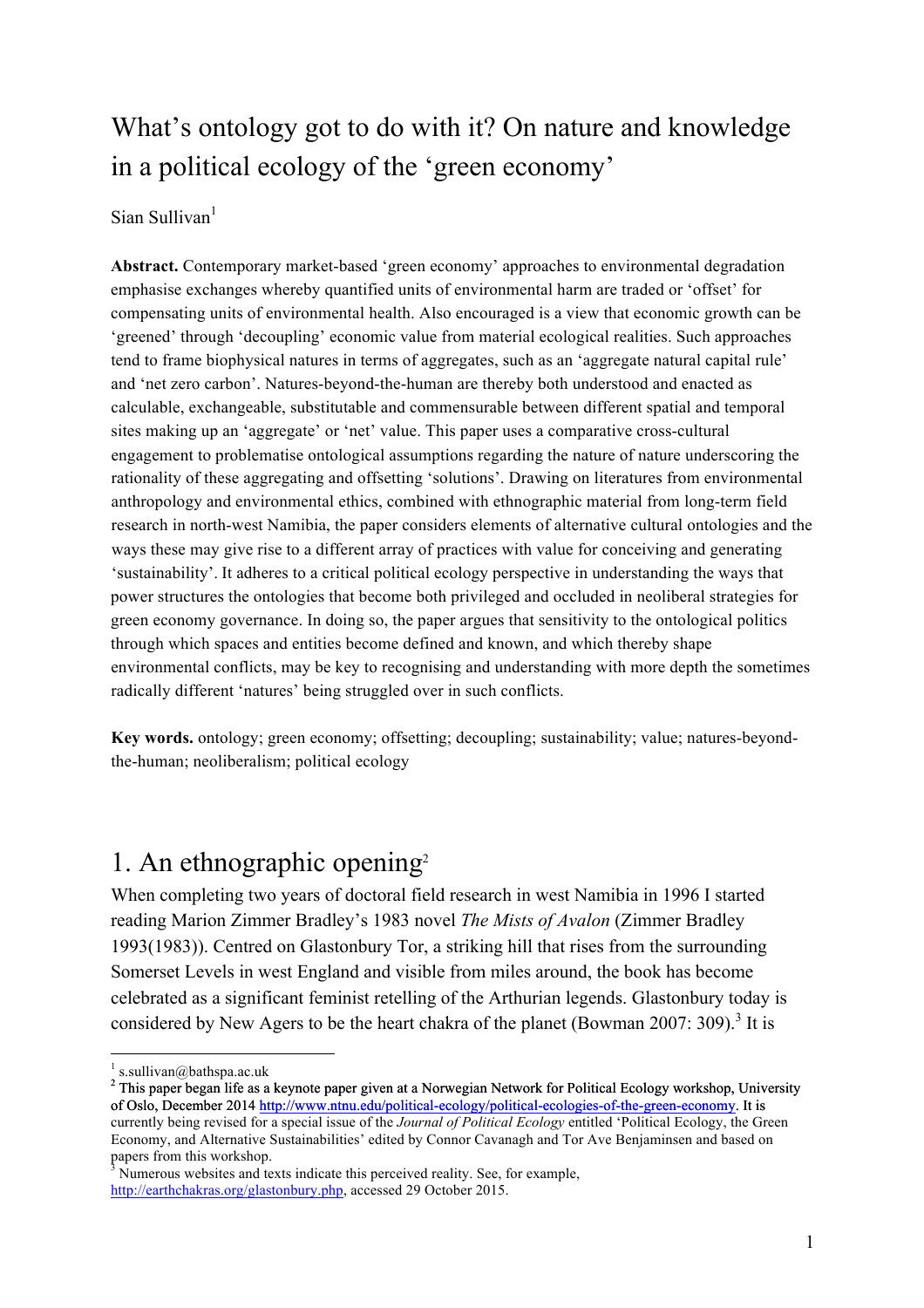perhaps best known now for the annual Glastonbury Festival that for 40 years has commemorated the summer solstice.<sup>4</sup>

In *The Mists of Avalon* two Glastonburys exist simultaneously. One is the Glastonbury of the establishment of the patriarchal Christian church, associated with the suppression and denigration of the old pagan cyclical ceremonies of fertility and renewal. To this day, a now ruined St. Michael chapel dating to the  $15<sup>th</sup>$  century is positioned on the highest point of the Tor, constructed on the remains of church-associated buildings dating to several centuries earlier.<sup>5</sup> The second Glastonbury in *The Mists of Avalon* is the druidic Isle of Avalon, whose pagan sacred knowledge is held in particular by a matriarchal community living on the Tor. In the context of the growing Christian and patriarchal power in which the book is set, this older druidic community can only be seen and accessed with knowledge of the right words and protocols that open the mists surrounding the Tor. These mists otherwise act as a veil between the matriarchal and pagan epistemic community situated on the Tor, and the parallel patriarchal and Christian certainties with which this community is coming to be replaced.

I was reminded of this fable recently whilst experiencing the recording of oral histories with two elders in north-west Namibia. In this research I have been noting GPS coordinates and documenting childhood memories for places and histories that have been erased from official discourses regarding land where an array of now elderly people used to live. This work constitutes something of what Anna Tsing (2014: 13) describes as 'historical retracing': 'walking the tracks of the past even in the present' to draw out 'the erasure of earlier histories in assessments of the present [thus] infilling the present with the traces of earlier interactions and events'. Such documentation can draw into the open occluded and alternative knowledges, practices and experiences that continue to 'haunt' the present despite their diminution through various historical processes (de Certeau 2010: 24; Tsing 2005: 81). For west Namibia, such diminutions have been associated with the governance and truth regimes effected by colonialism and apartheid. More recently, they have been structured through market-reliant approaches to the conservation of wildlife and 'wilderness' landscapes, involving access by global tourism markets and a programmatic national approach to Community-Based Natural Resources Management (CBNRM).<sup>6</sup>

The people I have been associating with in this context desire to be named in written material deriving from these interactions. In this specific case, they are Ruben Saunaeib Sanib, a formerly renowned hunter of a ||Khao-a Dama family grouping associated with the mountainous areas of west Namibia, and Sophia Obi |Awises, a ||Ubun lady whose lineage

<sup>&</sup>lt;sup>4</sup> See http://www.glastonburyfestivals.co.uk/, last accessed 29 October 2015.<br>
<sup>5</sup> See, for example, http://www.nationaltrust.org.uk/glastonbury-tor/ last accessed 29 October 2015.<br>
<sup>6</sup> On CBRNM in the study area see Sul programme information at http://www.nacso.org.na/what\_is\_cbnrm.php (last accessed 3 February 2016). An overview of some of the structural circumstances shaping and being shaped by west Namibia is available in Sullivan *et al*. (2016). The theme of knowledges and experiences present as spectral traces that 'haunt' the present will be developed in a future working paper (Rohde and Sullivan, forthcoming).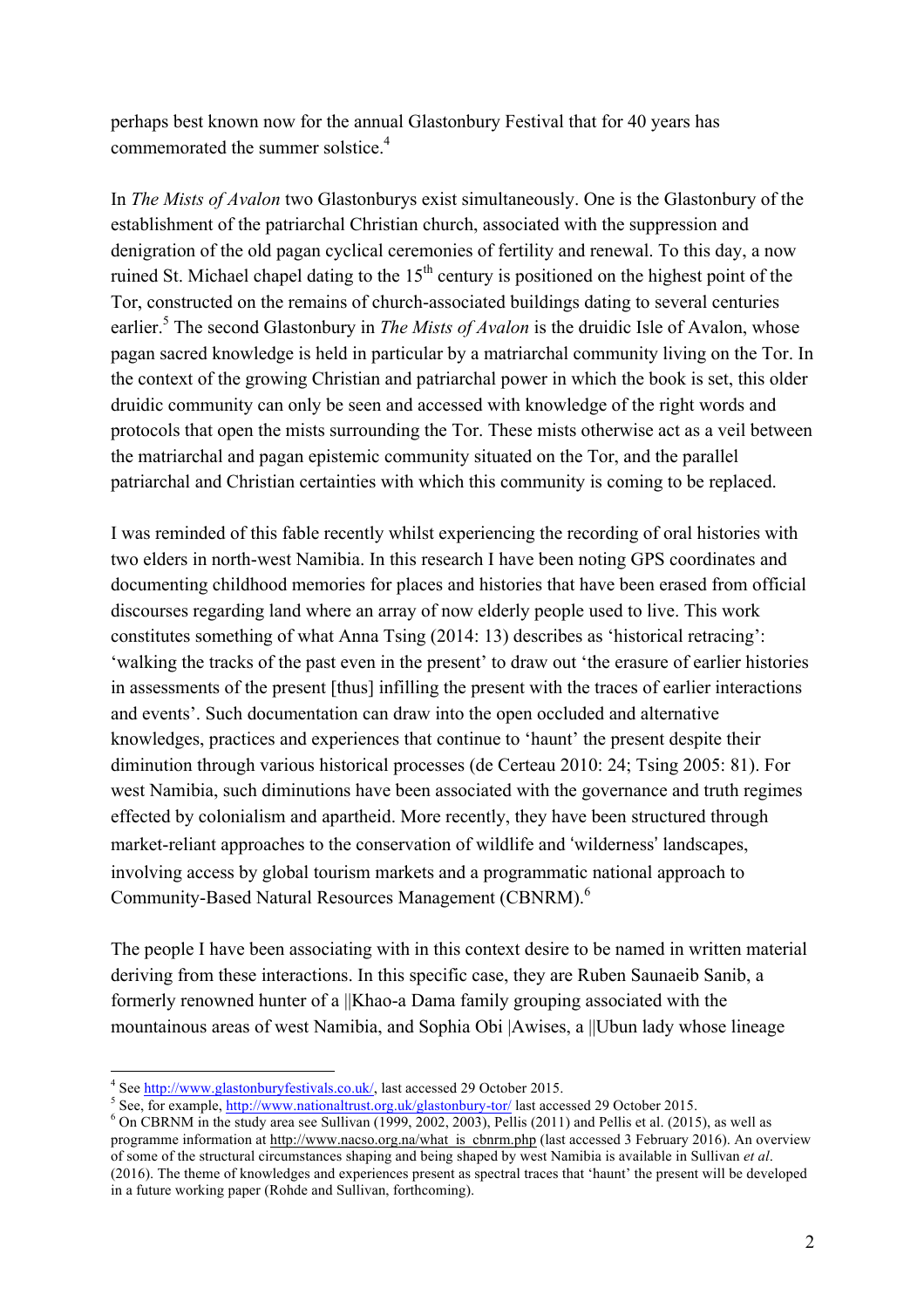split at an unknown time in the past from  $\neq$ Aonin/Topnaar Nama living in the Walvis Bay area of the !Kuiseb River to the south of this area.<sup>7</sup> Both Ruben and Sophia, amongst numerous others, grew up and lived in a broad land area cleared some decades ago of people living there. As detailed in Sullivan and Hannis (2016) these clearances were enacted for several reasons: to periodically clear a livestock-free zone north of the veterinary fence that dissects Namibia so as to control the movement of animals from communal areas in the north to settler commercial farming areas in the south (Miescher 2012); to make available relief grazing under Namibia's South African administration, which went mostly to Afrikaans livestock farmers in the 1950s (Kambatuku 1996); and, in the 1970s, to consolidate the area as a wildlife hunting, and then tourism, concession known as Palmwag – frequently described today as a 'pristine wilderness' (e.g. Felton 2011).



**Ruben Saunaeib Sanib and Sophia Obi |Awises.** Source: Sian Sullivan, personal archive, Mai Go Ha (Save the Rhino Trust camp at Palmwag), 301014.<sup>8</sup>

Going into what is now the Palmwag Concession landscape with Ruben, Sophia and others in the course of a number of journeys throughout 2014 and 2015 has meant observing certain protocols, in particular around a practice called *tse-khom*<sup>9</sup>. This involves talking to the spirits of ancestors buried at numerous places throughout the Concession and beyond, as well as anonymous 'spirits of the dead' (Schmidt 2014a: 135) and sometimes a more broadly referenced ancestor-hero known as Haiseb. The latter is considered to have been a real person

 $^7$  ||Khao-a and ||Ubun are identifying terms for interconnected and overlapping land and lineage groupings within the broader Khoe-speaking cultural designations of Dama(ra)/ $\neq$ Nūkhoen and Nama (see also Sullivan and Hannis 2016).<br><sup>8</sup> All images used with permission.<br><sup>9</sup> For consistency, I tend to be led by spellings used by Welhemina

transcriptions, translations and interpretations of ≠Nūkhoen material since the mid-1990s. Detailed orthography is available in Haacke and Eiseb (1999, 2002).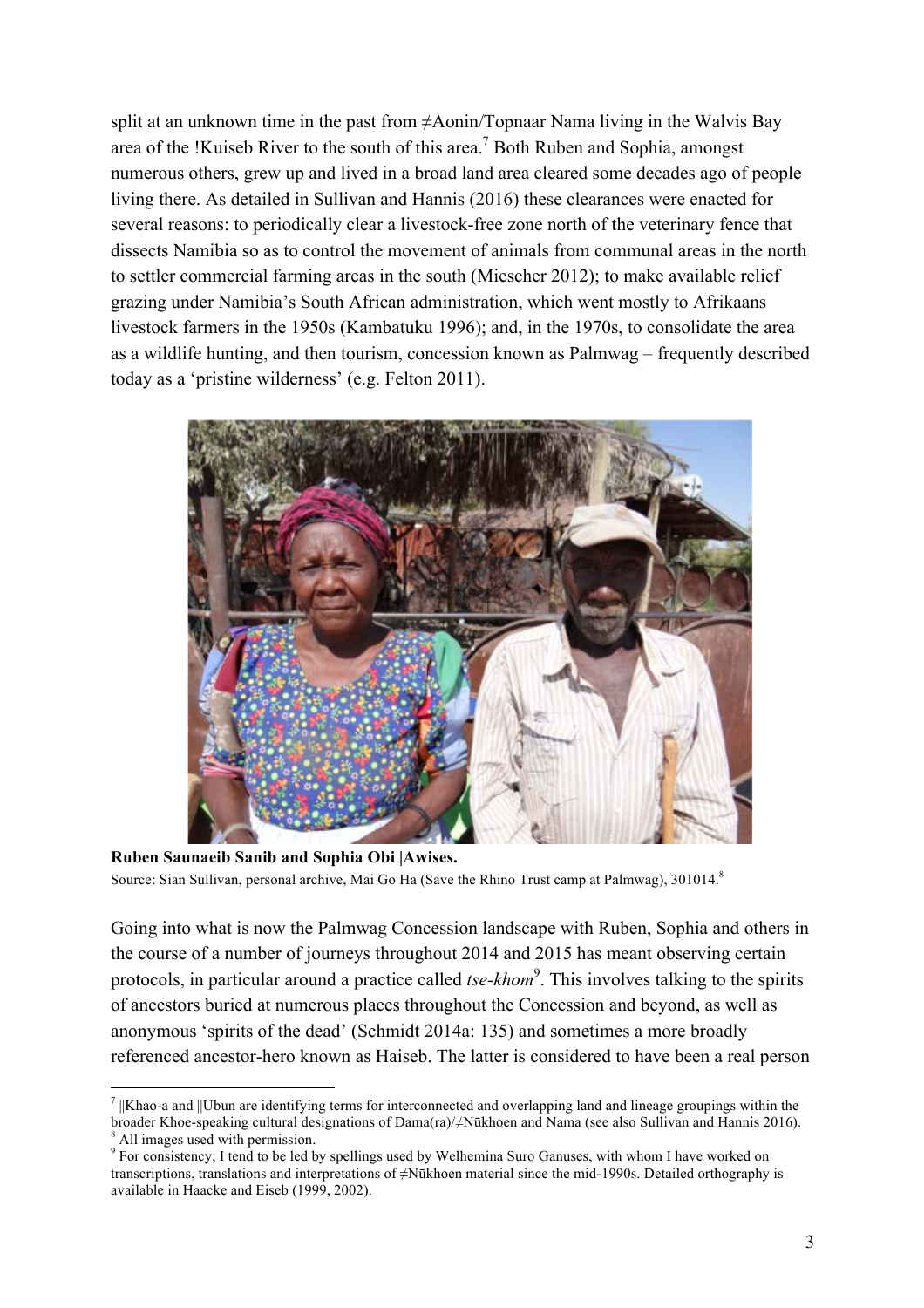who was associated with the doing of wonderful and clever things, who lived in the distant past and with whom large cairns found throughout the dryland environment from the Cape to the Kunene River are associated (also see Schmidt 2011, 2014a, 2014b). *Tse-khom* introduces travellers to the *kai khoen,* i.e. 'big or old people', whose presences now as ancestral agencies are requested to act so as to open the road in order that travellers can see the best way to go. They are asked to mediate the activities of potentially dangerous animals such as lions, who are viewed very much as other ensouled beings who assert their own agencies and intentionality, and for guidance regarding the most appropriate ways to do things. In *tsekhom*, the ancestors are souls whose ontological reality means they can assert various kinds of agency in the present, sometimes over other kinds of agency, such as that of animals. And I have to say that the more I travelled in the company of Ruben, Sophia and others, and the more we practised *tse-khom,* the more it indeed appeared as though our journey was being influenced by the agency of the ancestors (such agencies are discussed in more detail in Sullivan 2016a; Sullivan and Hannis 2016; Hannis and Sullivan forthcoming).

One manifestation of this ancestral influence occurred at a permanent spring called Kai-as, a former dwelling place mentioned in several oral histories recorded with people who now live on the periphery of the Palmwag concession<sup>10</sup> (see Figure 1). Kai-as is now deep in the Palmwag tourism concession area, but it is also a place where, possibly for generations, people planted gardens, herded livestock and hunted and gathered foods and other useful things. It was a place where groups of people dispersed throughout the broader landscape would meet in the rainy season, to socialise and to play their *arus* and *|gais*: their healing dances and their songs 'sung for happiness' that celebrate everyday experiences with various beyond-human others. When Ruben and Sophia talked about this time they spoke of it as 'when their hearts were happy'. Returning to this place in the present was emotional, given the multiple losses their eviction had caused, not least the loss of being able to provide company for their ancestors, including a known ancestor in Ruben's lineage who is buried at a noticeable grave at Kai-as.

Indeed, on the occasion of this journey to Kai-as, an incident occurred regarding the grave of Ruben Sanib's ancestor that drew to my mind the book *The Mists of Avalon* with which I open this paper. My longstanding companion in field research, a ||Khao-a Dama woman called Welhemina Suro Ganuses, was amazed to encounter this grave at Kai-as. She explained to me that she had travelled the track here several times previously from the opposite direction in the course of her normal work for the Namibian conservation NGO Save the Rhino  $Trust<sup>11</sup>$ . On these occasions the grave would be clearly visible right in front of the vehicle. But she had never before seen the grave. Disruption of prior livelihoods associated with this landscape has led to a lack of knowledge amongst younger generations of the detail of ancestral connections with places here. On her previous visits to the area Suro had thus not

<sup>&</sup>lt;sup>10</sup> For example, in multiple interactions with Ruben Saunaeib Sanib, Sophia Obi |Awises and Michael Ganaseb in 2014 and 2015, in interview with Franz ||Hoëb (060414) and with Franz ||Hoëb and Noag Ganaseb in November 2015.<br><sup>11</sup> http://www.savetherhinotrust.org/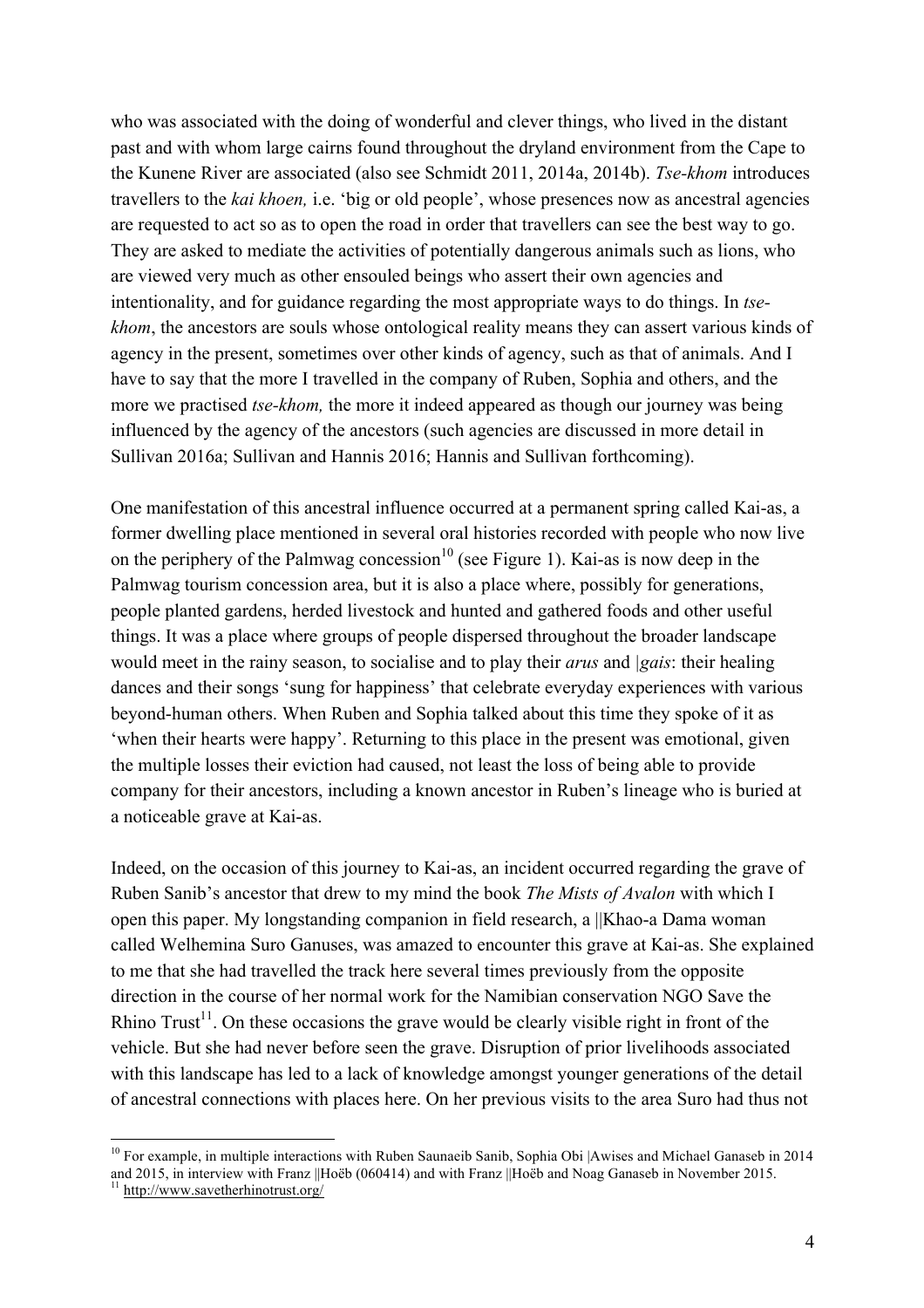known to do *tse-khom* at this place (although this is a practice with which she is familiar). For Suro, then, this absence of the practice of *tse-khom* explained why the ancestors had not previously elected to reveal themselves to her. As with knowing the right words to be able to open the mists to that other Avalon, for her what had enabled us to be able to see this grave on this journey was that we had been practicing *tse-khom* and talking well to the *kai khoen*.

**Figure 1.** Map of study area showing the boundaries of the Palmwag tourism concession, with the red star close to the centre of the map indicating the rough location of the former settlement of Kai-as.



Source: Map generated by Jeff Muntifering, 5 March 2016.

This incidence is amongst numerous stories and experiences confirming the agency of ancestors and their ability to intervene in the agency of other entities. Other nonhuman agency-enacting entities in this context include animals as ensouled beings that both see us and act in relation to this (cf. Kohn 2013), and the personified, supernatural force behind the phenomena of rain – known as *|nanus* – that asserts agency in selecting those humans who become healers (Sullivan and Hannis 2016). Indeed, the affirmation of agency and intentionality in multiple entities and selves beyond-the-human might be considered as key to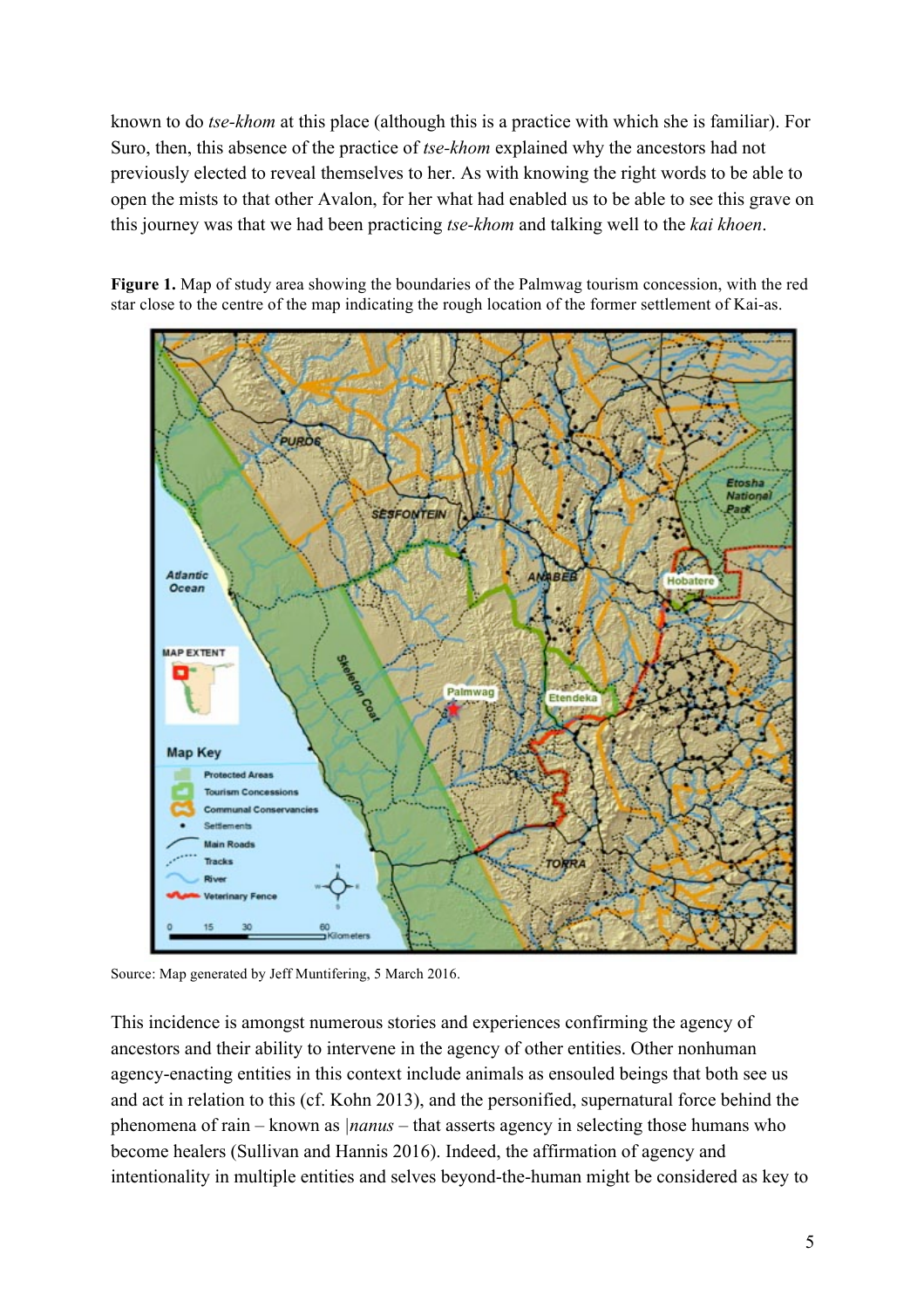KhoeSan and other 'animist' perspectives on 'reality', through which agency, shaped by the diverse form, materiality and perceptual capacities of actors, is considered to be present everywhere, requiring constant attention and attunement in choices by humans (Harvey 2005; Descola 2013; Brightman et al., 2013; Kohn 2013; Sullivan 2010, 2013a; Sullivan and Low 2014). This perhaps distinguishes 'animism' from the vital materialism privileged in the 'machinic assemblages' of Deleuze and Guattari (1987(1980)), later reformulated as actor network theory (Latour 2007), and latterly expressed as an invigorated awareness of the organisational and ethical imperatives asserted by specific materialities (Bennett 2010; Hecht 2012; Jackson 2013). Animist perspectives instead emphasise the ethical perspectives and practices that may arise when people live and act as if other kinds of being can see and in some way represent 'us' (Kohn 2013: 1). In structuring understandings of the nature of being, this perspective assumes that all activity by agents who can be animals, components of weather, plants, spirit-beings, ancestors and so on, is simultaneously imbued with a moral, if relative and frequently ambiguous, dimension (Ingold 2000), requiring ongoing awareness, participation and adjustment in relation to the actions of all these others (Deleuze and Guattari 1987(1980): 258, 266-267).

Of course, we aspiring moderns, with our calculative rationality (Weber 2010(1930)) and our positivist modes of verification (Latour 2013) know that this cannot possibly be the case. Except that if there is one thing to be learned from the will to make the familiar strange and the exotic familiar – as encouraged by what might be considered the first principle of social anthropology (cf. Malinowski 1922) – it is this: that when people live *as if* something is real – through repeated and shared invocations, affirmations and practices – then this reality does indeed tend to *be(come)* real, not only in the realm of symbolic representation regarding the 'reality' shared by groups of people, but also more literally in the ways that the world is understood and encountered to be. As such there is perhaps a certain slippage between 'folk and formal' (Sullivan 1999) classificatory correspondences, as detailed in work by ethnobiologists such as Brent Berlin (Berlin 2014(1992)), and ontological phenomena that 'overflow', and thus cannot be 'shoehorned' into, these classificatory correspondences. It is these latter phenomena that might be said to constitute foundational differences in assumptions and experiences of the types of entities that can be said to exist so as to make up the nature of the reality that is experienced, participated in and 'managed'. Or, as philosopher Rupert Read (2012: ix, also 20-22) writes, '"Incommensurabilism" is *not* tantamount to Relativism; it is rather about understanding the *depth* of the difference between the two cultures being compared' so as to be able to take such differences seriously, instead of seeking to bring what is different into what is conceptually familiar (also see discussion in Blaser 2013). It is this invocation of differences in how 'the real' is understood to be, as well as the ethical shaping that this may effect, that makes 'ontology' relevant for political ecology understandings of the consolidations and impacts of particular environment and development policies.

In what follows I move next to a consideration of what I am understanding by the term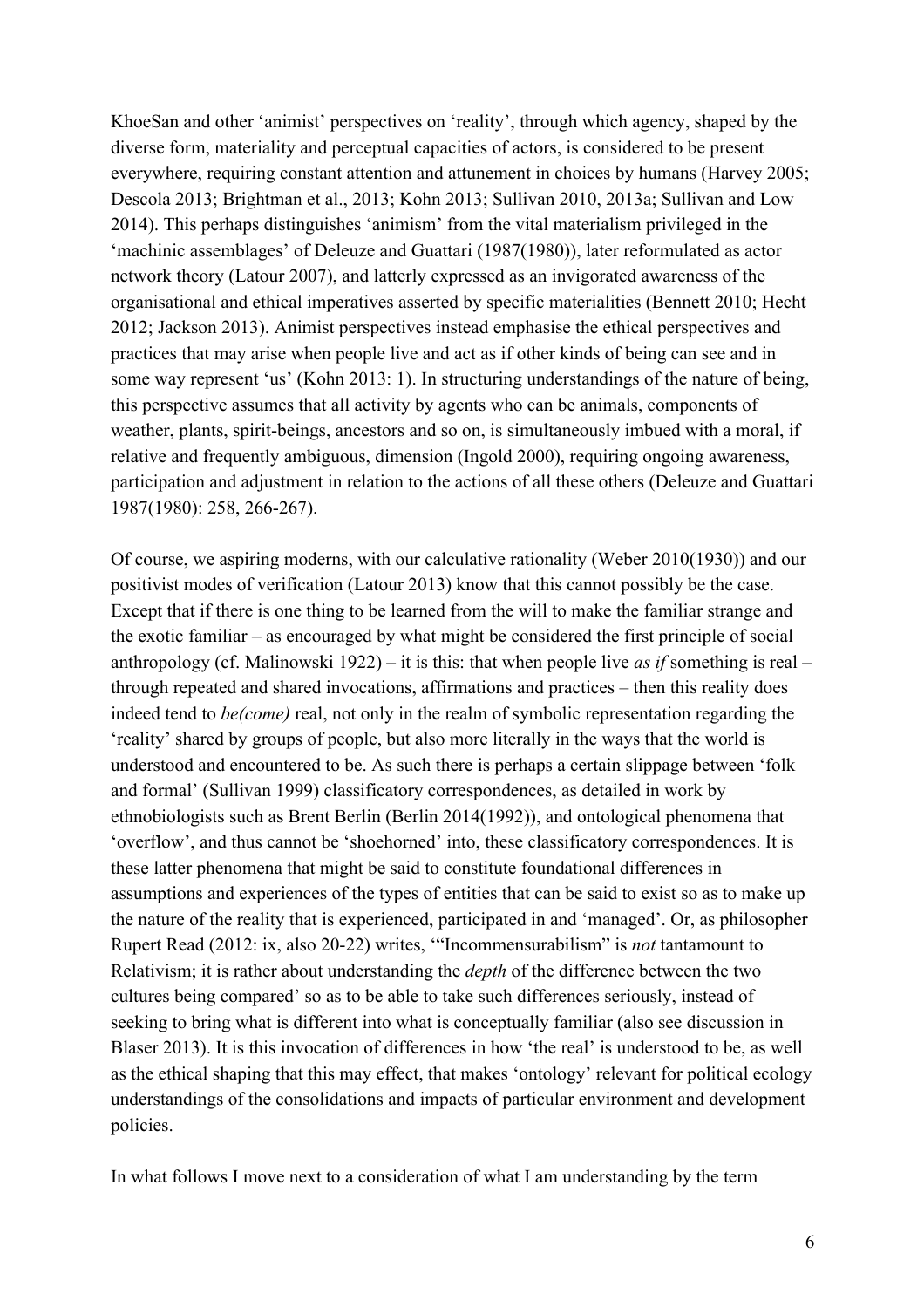'ontology', followed by a section outlining some views on why ontology matters for political ecology conceptualisations of relationships with natures-beyond-the-human. I then engage with some ontological dimensions that both underscore, and are amplified by, contemporary green economy approaches for suturing economic growth with the management of urgent environmental crises, focusing on a constellation of 'aggregate rules', 'offsetting' and 'no net loss', and 'decoupling'. I close with a brief conclusion affirming the relevance of ontological considerations for improved political ecology sensitivity to diversity in cultural understandings of the nature of being.

### 2. What's ontology?

Ontology means literally the study of being, i.e. of what can be said to exist. It is 'that branch of metaphysics dealing with the ultimate nature of reality', that nonetheless is approached differently and concerned with different kinds of existents depending on 'culture' (Smith 1981: 1). Scholarly curiosity has long been piqued by the existence of plural ontologies, i.e. of diverse ways of framing and understanding the nature of reality, and of acting in relation to the assumptions that thus arise. Herodotus' (1998(ca. 440 BCE)) *Histories* of the fifth century BCE – with its detailed discourses on the understandings and practices of diverse cultures encountered as he travelled through north Africa and the lands of the eastern Mediterranean – clarifies as much.

More recently the philosopher Wittgenstein in his later work (Johnson 2008, discussing Wittgenstein 2001(1953); also Read 2012, and pers. comm.) suggests that meaning regarding the nature of being is not fixed to a foundational and singular ontology, but instead arises, and is both confirmed and contested, through language games deployed through activities in multiple, overlapping and negotiated social contexts. As such, 'a community's' values are intimately bound with the capacities the community has for talking about and framing the world' (Johnson 2008: 14). Since 'reality has no [necessary] compulsion to restrict itself to being in itself the kind of thing that we can describe' (Johnson 2008: 14), this opens the way for the existence of multiple ontologies (i.e. ways of understanding and communicating the nature of being). Indeed, even the 'hardest' of sciences, namely physics, makes varied and contested postulates regarding the foundational nature of being and the methods through which this can be known. The radical historical shift from Newtonian mechanism to quantum indeterminacy within the last 100 years, and the current variety of views regarding underlying universal phenomena (particles, strings, plasma, etc.), illustrate this diversity. It was the existence of such shifting ontological incommensurabilities and transformations that formed the basis of Thomas Kuhn's (1970(1962)) historical analysis of continuities and discontinuities in scientific knowledge-building. Around the same time, Foucault's (1970) groundbreaking account of the variously stable and shifting conditions of truth in the life sciences similarly affirmed both situated stability and plurality in discourses and assumptions regarding the nature of existence. Foucault's term *episteme* – describing the self-reinforcing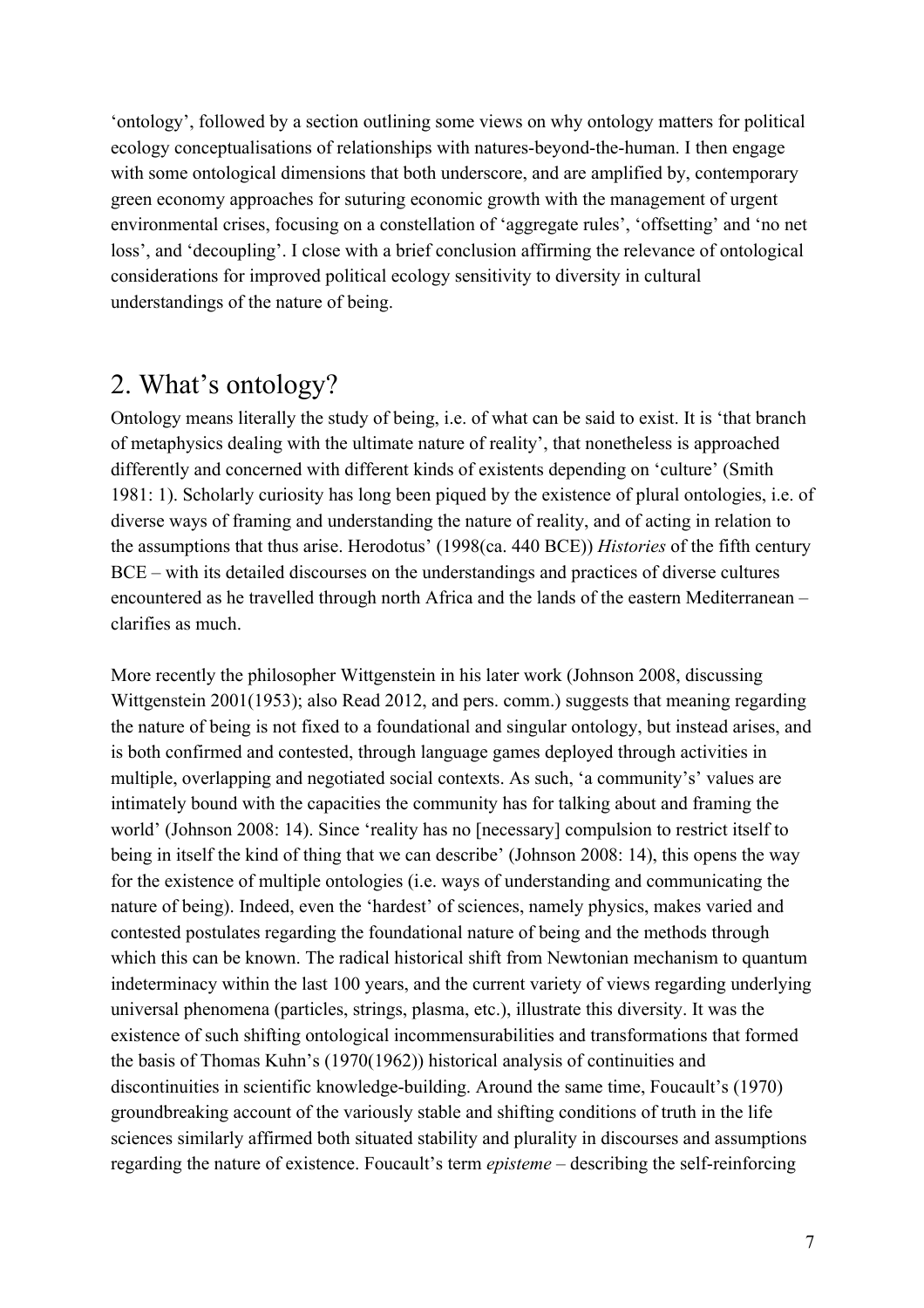grid of assumed or *a priori* knowledge that infuses and permits sense-making to occur in all interactions flowing from and reinforcing an historical period or epoch – cannot help but also be imbricated with specific ontological dimensions (Sullivan 2006: 109).

In environmental anthropology and political ecology a move towards ontological considerations has intensified in recent years. Researchers have dug more deeply into divergences regarding the assumed nature of reality indicated by differences in how environmental phenomena are framed and thereby known culturally. Concentrating in the 1990s, detailed research in these domains demonstrated that a range of 'received wisdoms' regarding environmental phenomena, in response to which development policies were being designed, could be understood instead as knowledge constructions built discursively with significant power-effects in terms of access to land and 'resources' (for African contexts see, for example, Richards 1985; Homewood and Rodgers 1987; Benjaminsen 1993; Fairhead and Leach 1996; Leach and Mearns 1996; Sullivan 2000). These studies demonstrated that powerful national and international discourses regarding 'the environment', which tended to demote and even demonise the use and value practices of local people in the contexts researched, could be destabilised and deconstructed by bringing varied sources of data to bear on their key assertions. As such, these researchers assumed a *critical realist* approach to the acquisition of knowledge regarding the nature of environmental change(s) (Sullivan 2000; Forsyth 2001). They affirmed the existence of an environment 'out there' that can be known through empirical research methodologies; whilst simultaneously asserting that the deployment of methods and data to produce policy-relevant environmental knowledge also reflected the 'regimes of truth' shaping prominent views of the world and supporting associated powerful interests (cf. Foucault 1970, 1980, 1982). Amongst environmental anthropologists, geographers and political scientists alike, this Foucaultian-inspired orientation towards empirical understanding of the constructed nature of dominant environmental knowledges and discourses has been key to the emergence of the field of 'political ecology' (see, for example, Bryant and Bailey 1997; Stott and Sullivan 2000; Adger et al. 2001; Forsyth 2003; Robbins 2010).

Diversity in affirmed knowledges regarding environmental phenomena, coupled with varied perspectives on the social and political dimensions of the construction of these knowledges, mean that totalising signifiers such as 'nature', 'the environment', and 'degradation' of these categories denote things that 'in [both] discourse and practice [are] socially made, not ontologically given' (Castree 2003: 205). What can be added to this assertion, however, is that the different natures that are socially made in particular contexts are *also understood as having ontological or essential reality*; or, at least, that the specific natures of their form and existence is socially agreed upon (in these contexts). It is this diversely assumed and agreed upon ontological reality that makes entities knowable to their socio-culturally connected interlocuters; even if accompanying knowledges and certainties might also be 'unpacked', 'deconstructed' and 'problematised', i.e. shown to be socially, politically and historically particular, from different perspectives that are themselves also situated (Foucault 1970;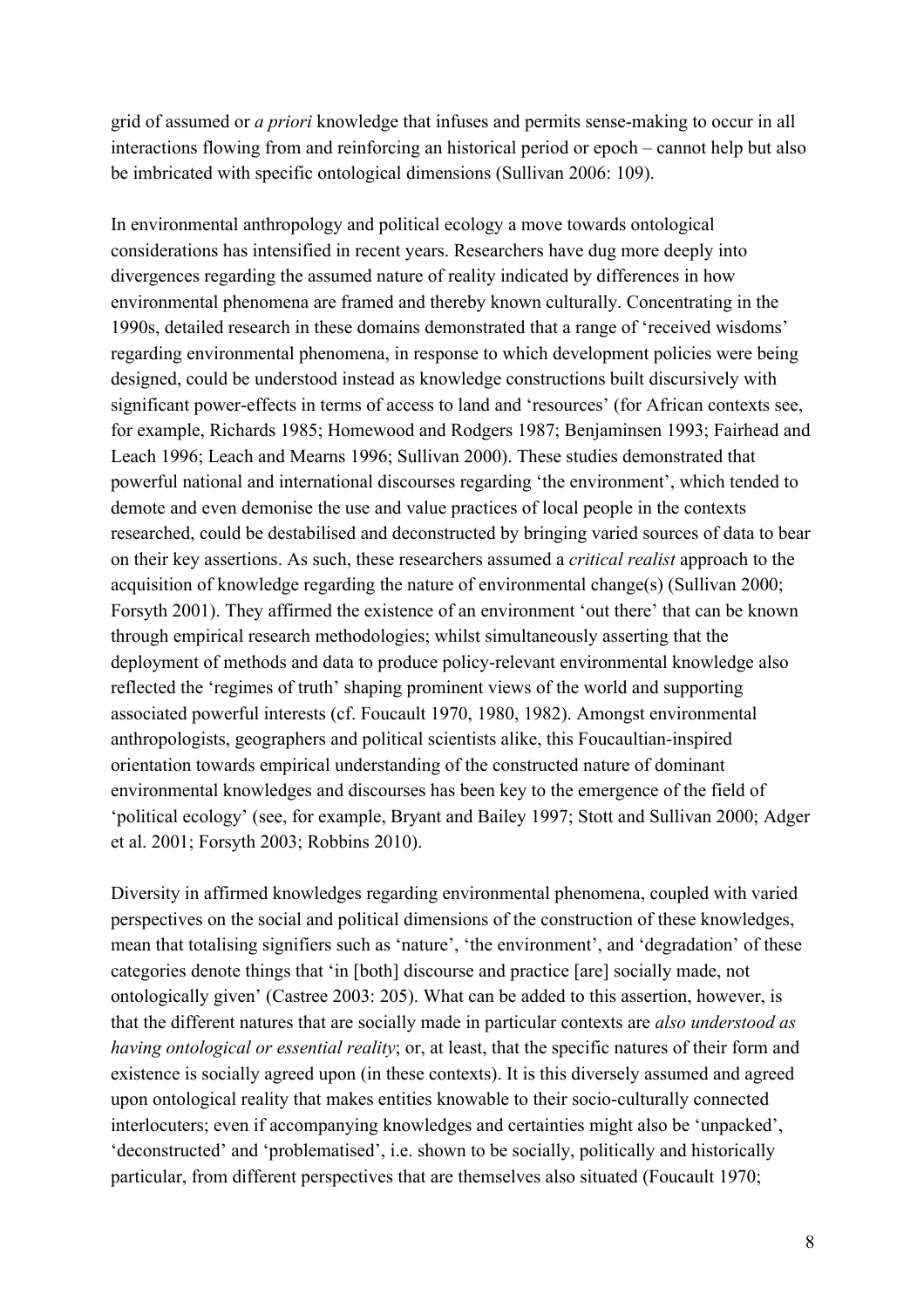#### Chakrabarty 2000; Sullivan 2016b).

Ontological assumptions and praxis, then, denote what entities can exist, into what categories they can be sorted, and by what practices and methods they can be known (i.e. epistemology), for participants in a grouping sharing and negotiating these assumptions. Knowledges and performative practices are thereby both based on, and recursively amplify, specific ontological 'realities', so as to affirm a 'multiplicity of forms of existence enacted in concrete practices' (Holbraad et al. 2014: online). In recent years, a consolidated 'ontological turn' in the social sciences and humanities more broadly (Smith 1981) has emphasised diversity in how cultures globally may know the nature of the natures they both utilise and with which they co-exist. Building on earlier work by anthropologists such as Hallowell (1960), a crosscultural perspective increasingly affirms that cultural and historical differences create the possibility for *plural cultural ontologies* (Descola 2013), or 'philosophies of being' as Tsing (2014: 12) puts it*.* Acknowledging the possibility of plural ontologies permits productive engagements with diversity in 'experiences and understandings of the nature of being itself', even to the extent of proposing an 'anthropology of ontology' or 'an ontology-centred anthropology' (Scott 2013: 859, 868 and references therein).

Importantly, from anthropological as well as postcolonial perspectives, modern and post-Cartesian assumptions regarding how nature is constituted and can be known, whilst universalising, are understood to in fact be highly *particular* (Chakrabarty 2000). They are embedded in, and have been made possible by, particular cultural and historical contexts that do not necessarily translate well into diverse 'nonmodern' cultural experiences (Viveiros de Castro 2004; Descola 2013; Kohn 2013). As Mol (2002: 6, emphasis in original) writes '*ontology* is not given in the order of things, […] instead, ontologies are brought into being, sustained and allowed to wither away in common, day-to-day, sociomaterial practices'. Ontologies are *made* through interactions between human and other-than-human agencies, as well as through shared and varied communications regarding these interactions and the dynamic and hybrid assemblages that thereby arise (Blaser 2013; Descola 2013; Sullivan and Hannis 2016). Ontology as a way of 'worlding' – i.e. 'of enacting a reality' (Blaser 2013: 23) – suggests the parallel existence of different discourses regarding how reality is constructed (ontology), how the world and its entities can be known (epistemology), and what constitutes appropriate and ethical praxes in relation to these entities (ethics). This triad might be seen as both significantly mutually-reinforcing for groups of people in specific temporal moments, whilst simultaneously inflected by the ambiguity, ambivalence, internal difference and 'gaps' that make possible creativity, contestation and change (Foucault 1970).

This perspective, however, is not uncontroversial. Graeber (2015: 31, drawing on critical realist philosopher Roy Bhaskar) maintains that it is more appropriate to privilege a 'realist ontology' accompanied by a 'theoretical relativism': thus celebrating 'incommensurable theoretical perspectives on a reality that … can never be entirely encompassed by any of them – for the very reason that it is real'. It remains difficult, however, to see exactly how this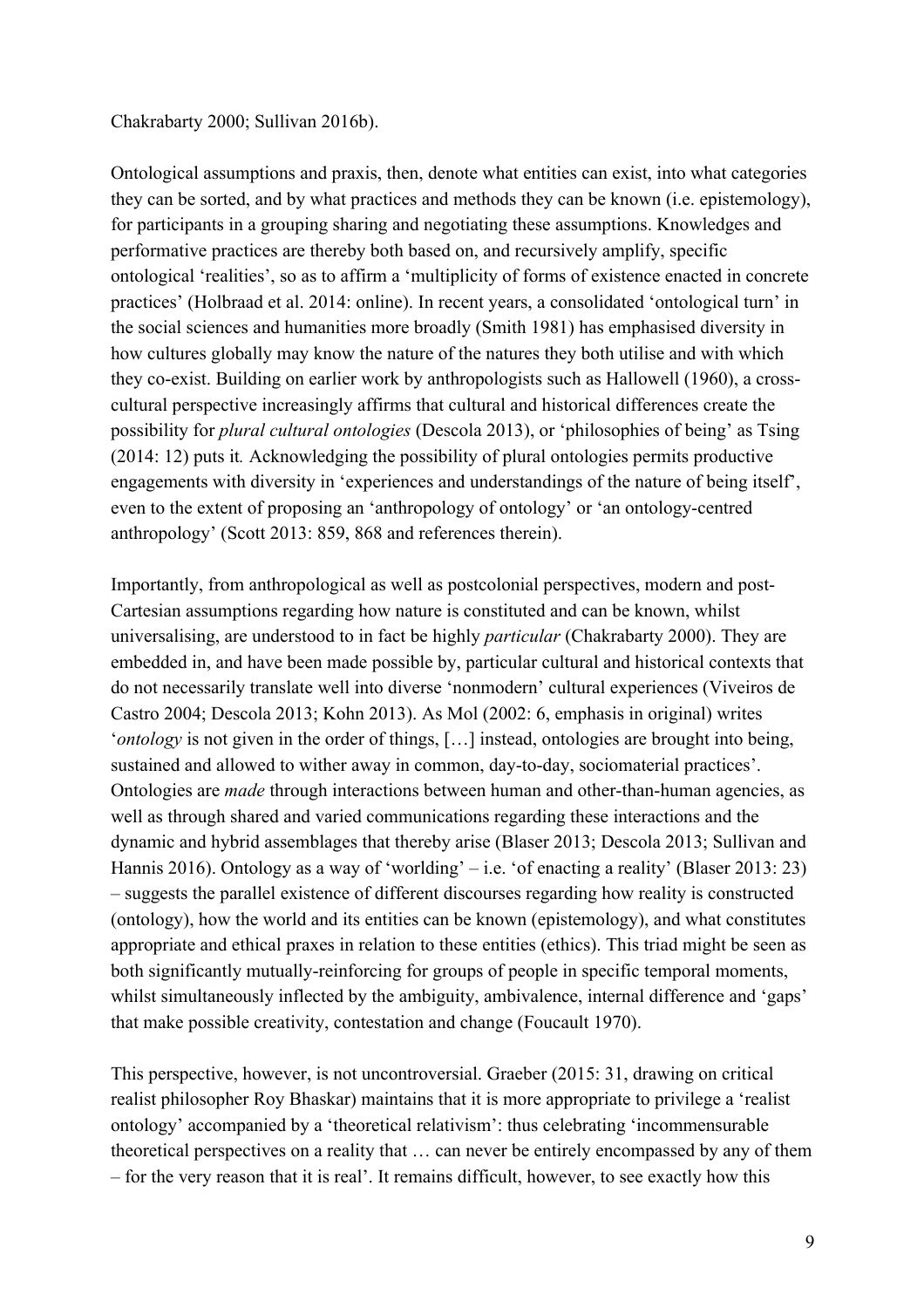differs from an embrace of plurality in the ways that people may understand the nature of how the world is constituted, and thereby demonstrate diversity in both meaning-making and actions in relation to this plurality of natures. Indeed, Graeber's strategy in itself cannot escape the necessity of naming and framing what a realist ontology might be based on, practices which themselves are socially-imbricated and thus inescapably particular in various ways (cf. Chakrabarty 2000). Graeber himself presents examples in his paper that rely on the existence of entities that different ontological regimes – as discourses concerning the nature of being – might simultaneously claim as facts and as impossibilities: *viz.* the existence of spirit beings, known as entities with 'their own autonomous agency, moods, whims, even personalities' in Malagasy truth regimes (Graeber 2015: 29), compared with the impossibility of their existence in universalising modern perspectives on the nature of being and how this can be known (Chakrabarty 2000). As such, Graeber seems to affirm that plural and culturally-inflected ontologies exist in the world – consolidated through practice, and associated dynamically with the (re)production of varied effects – whilst simultaneously diminishing the diversely emic meanings through which this plurality may be generated and affirmed $12$ .

In this paper I (too) write from a view that 1. ontology as a formal mode of enquiry asks questions regarding the nature of being so as to make assertions regarding the nature of reality and how this can be legitimately known; but that 2. this does not necessarily lead to an assumption that a singular correct underlying ontology – the 'Real' that resists symbolisation, to invoke Lacan (see Fletcher 2013, 2014a) – may be ever better known through the right methods. For me, a critical realist perspective, i.e. one that assumes that a world exists independently of the observer, accepts that this world can be differently and diversely known. Further, this diversity arises from culturally- and historically-inflected negotiations and assumptions regarding the ways that the world is made so as to indeed affirm different ontological worlds (Sullivan 2000; Forsyth 2001). Political ecology reflects this endeavour to engage with the political construction of what is framed and known to be 'ecological' (Forsyth 2001). My desire here is to inflect this further still through drawing out some significances of how plurality in ontological perspectives shapes the socionatural 'reals' that are thereby known, privileged and politicised.

To sum up, at this point, it seems that 'we' have a range of acknowledged 'reals' here that are in tension with each other. These include:

1. the diverse 'reals' woven together through culturally-inflected invocations and embodied practices, based on ontological assumptions regarding the nature of reality and how this can be known, as well as corresponding assumptions regarding who 'we' are as agents acting in the world, as well as what entities might be included in the sphere of agency;

2. a hint of the Lacanian 'Real', commonly framed as the state of nature from which we have been forever severed by our entrance into language, but that may puncture the fantasies

<sup>&</sup>lt;sup>12</sup> On recourse to Cartesian-based truth claims in anthropology and a corresponding denial of alterity, also see Scott (2013: 863).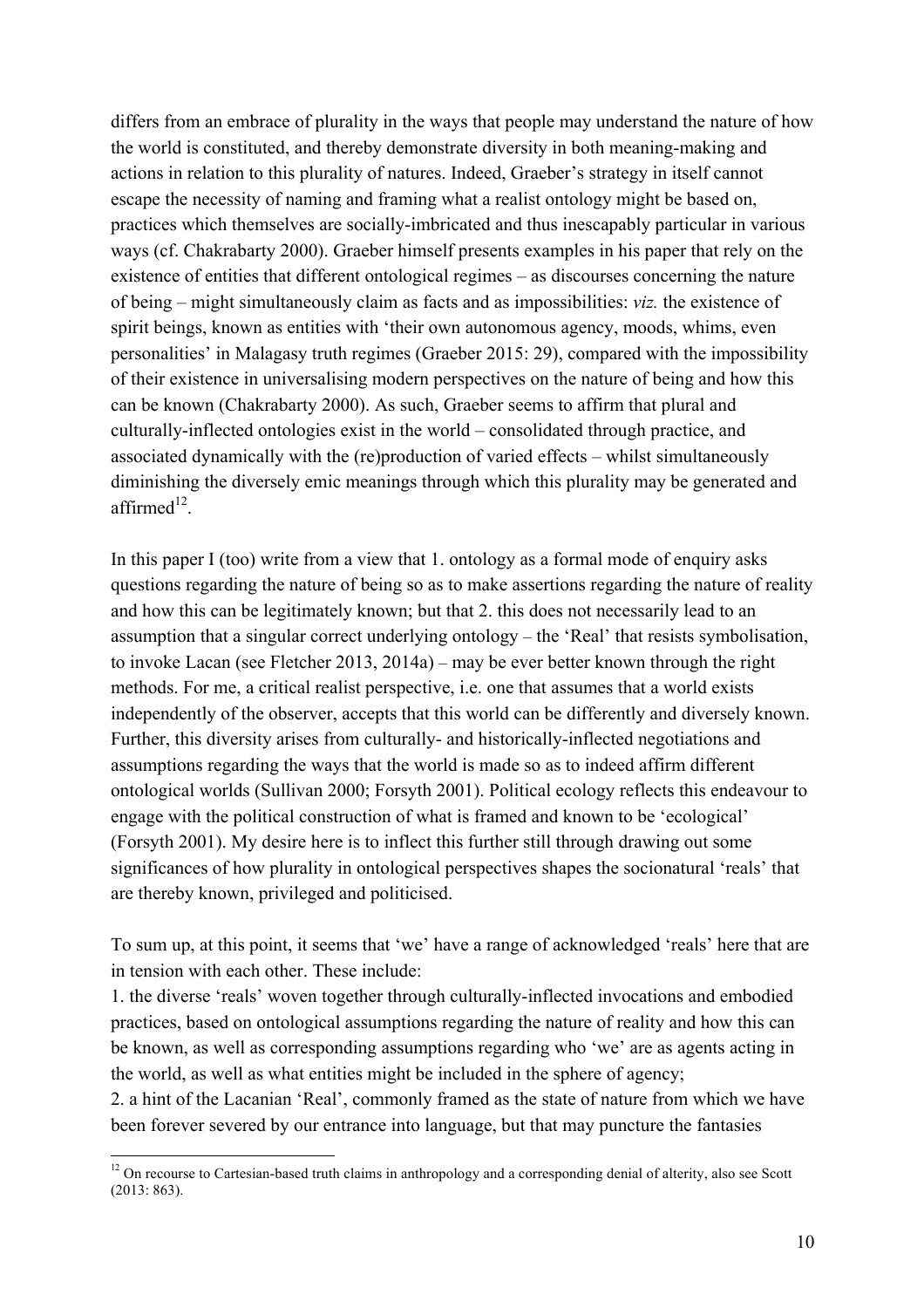woven together through the human talent for complex symbolic representation in ways that prompt crisis, change and adjustment (as detailed in Fletcher 2013, 2014a); 3. and, to take this full circle, the existential nature of this underlying Real may itself also be the ontological object of culturally-inflected enquiry and assumption, i.e. 'it' may be understood and known differently, in diverse cultural as well as individual circumstances and moments (Sullivan 2016b).

I am perhaps better placed now to consider why ontology matters for political ecology understandings of relationships with natures-beyond-the-human, as well as to pursue considerations of ontological assumptions in neoliberal green economy environmental policymaking.

# 3. Why ontology matters for relationships with naturesbeyond-the-human

Ontology matters because consolidated assumptions regarding the categories of being in the world shape action in the world, and thus have ethical, including ecoethical, effects (Sullivan 2013a). To quote Foucault in his 1982 essay 'Why study power? The question of the subject', we need to check both 'the type of reality with which we are dealing' *and '*the historical conditions which motivate our conceptualization' of this type of reality – *if* we wish to both understand and to adjust the power-effects that are thereby amplified. This set of assertions make it possible to critique and/or affirm particular 'types of reality' for the power-effects they are perceived to amplify, without simultaneously asserting that any of these are 'The Truth' (also see Szerszynski 2007: 352).

Indeed, this is a core dimension of the field of 'political ecology': namely to critically analyse the making and structuring effects of environmental knowledges in the world, in the course of also understanding and intervening in perceived social and environmental justice issues (e.g. Sullivan 2000; Jarosz 2004). In embracing this normative dimension, for my part then I am interested in cultural ontologies that seem to me to also correspond with what I perceive to be 'better', i.e. more accommodating, ways of living with diverse kinds of being. 'Better', for me, means living in ways that encourage equitability and moral consideration both *between humans*, as well as *with* the different kinds of agencies that constitute other-than-human beings. This is a position that accepts that *difference makes a difference* (Kohn 2013, after Gregory Bateson), whilst at the same time acknowledging that we humans simultaneously exist in a continuum of connections and interactions with different-kinds-of-beings: from sharing DNA; to sharing capacities for biosemiotic communication through 'nonsymbolic representational modalities [that] pervade the living world' (Kohn 2013: 8; also Wheeler 2006); to sharing soul (as my Damara companions would affirm) (Sullivan and Hannis 2016); and to sharing a *telos* of embodied enthusiasm towards *flourishing* (Massumi 2014).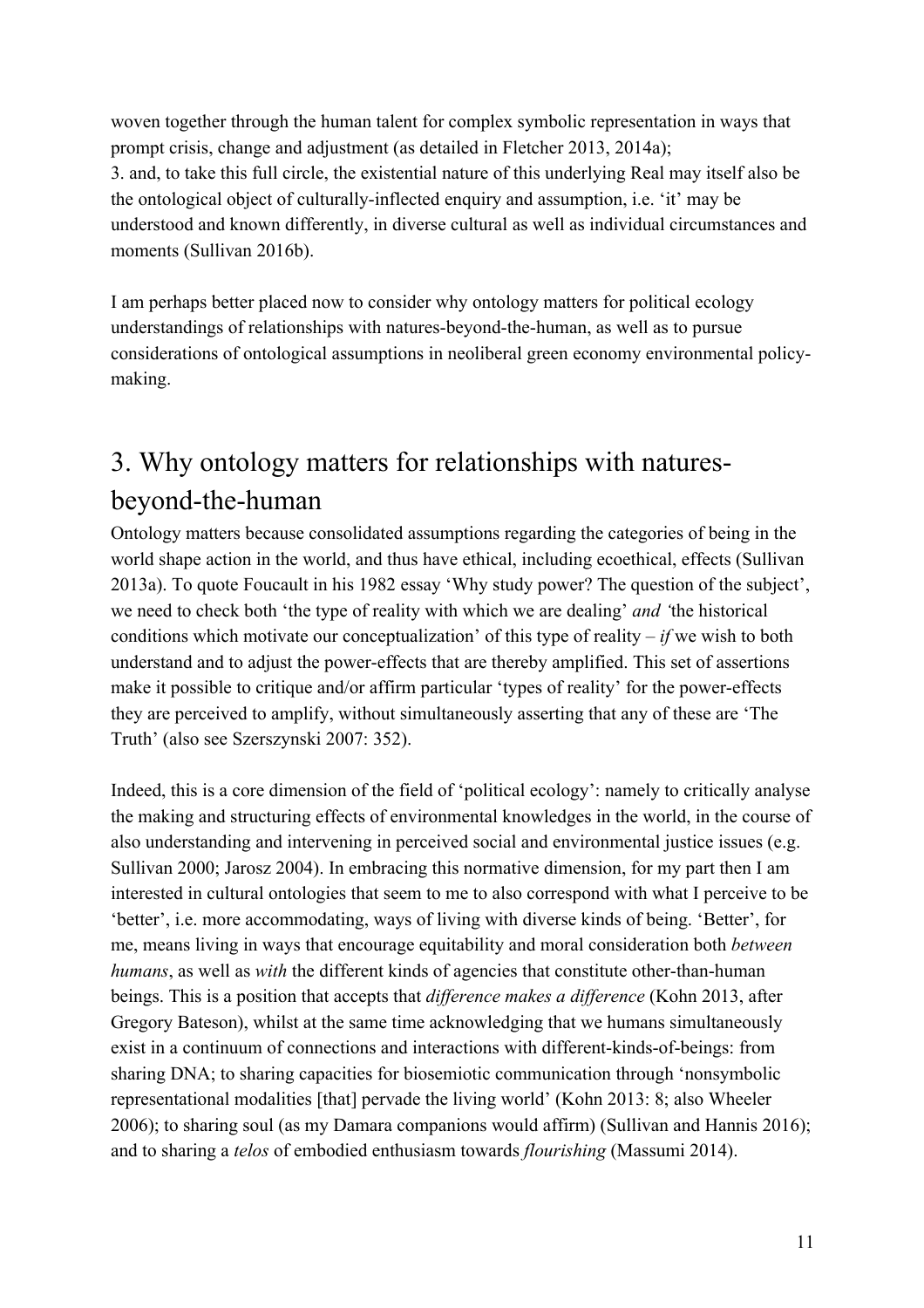An ontological problem for Euro-American reality is that we find ourselves living in the shadow of two thousand years of hierarchical value-ordering in western thought which has affirmed that only humans, and often only some humans, possess intelligence and mind (see Table 1; also, discussed in Sullivan 2016a and b). At the other end of the hierarchy plants, for example, are viewed merely as 'vegetables': dispossessed of the capacities of movement, perception, communication, and immanently-directed *telos*, and thus usefully backgrounded as existing only for the instrumental ends of humans (as substantively critiqued in Hall 2011; Marder 2013; Head et al. 2015). In this hierarchical ontology only humans are worthy of moral considerability, since only we are ranked as possessing capacities such as communication, purpose and subjectivity.

|            | Plato                                                                                               | Aristotle    |                                                                                                                        |  |  |  |
|------------|-----------------------------------------------------------------------------------------------------|--------------|------------------------------------------------------------------------------------------------------------------------|--|--|--|
| spirited   | enabling activity and volition                                                                      | intellective | rational soul<br>possessing mind / reason<br>'human excellence'                                                        |  |  |  |
| rational   | enabling intelligence<br>and self-control.<br>associated with reason /<br>mind / opinion            | locomotive   | mobility<br>found in humans and animals<br>but <i>not</i> plants                                                       |  |  |  |
|            | and located in men who are thus<br>able to rule                                                     | desiderative | able to desire, <i>i.e.</i> to have appetite,<br>passion, wish - found in<br>humans and animals                        |  |  |  |
| appetitive | associated with pleasure / pain /<br>desire as well as passivity.<br>located in the ruled - slaves, | perceptive   | able to sense pleasure and pain -<br>found in humans and animals                                                       |  |  |  |
|            | women, children and slaves.<br>Plants as fixed, rooted, passive                                     | nutritive    | mechanical ability to feed and<br>reproduce.<br>plants possess only this 'soul', i.e.<br>otherwise rendered as passive |  |  |  |

| Table 1. Plato's and Aristotle's ontological value hierarchies of faculties of soul. |  |  |  |  |  |  |  |  |  |  |  |  |
|--------------------------------------------------------------------------------------|--|--|--|--|--|--|--|--|--|--|--|--|
|--------------------------------------------------------------------------------------|--|--|--|--|--|--|--|--|--|--|--|--|

Source: based on Hall, M. *Plants as Persons: A Philosophical Botany*. New York: Suny Press, pp19-26; after Plumwood, V. *Feminism and the Mastery of Nature.* London: Routledge.

The ontological denial of these faculties in other kinds of being permits the doing of harm without recognition that harm is being done. Although perhaps it is more complex than this, in that denial tends to manifest more as *disavowal*: as the simultaneous acknowledgement of harms caused, accompanied by a strategy – an apparent solution – to seemingly mitigate this harm. I will return to this point later, but an example of this, and of the pathology that such 'solutions' can embody, comes from the post-Cartesian vivisectionists. Whilst operating in a Cartesian mode, i.e. construing animals as soulless automata (Descartes (1968(1637): 75-76), they would also cut the vocal cords of their experimental subjects so that they would not be able to hear their animal cries of pain (Evernden 1985: 16-17; Hornborg 2006: 24). Through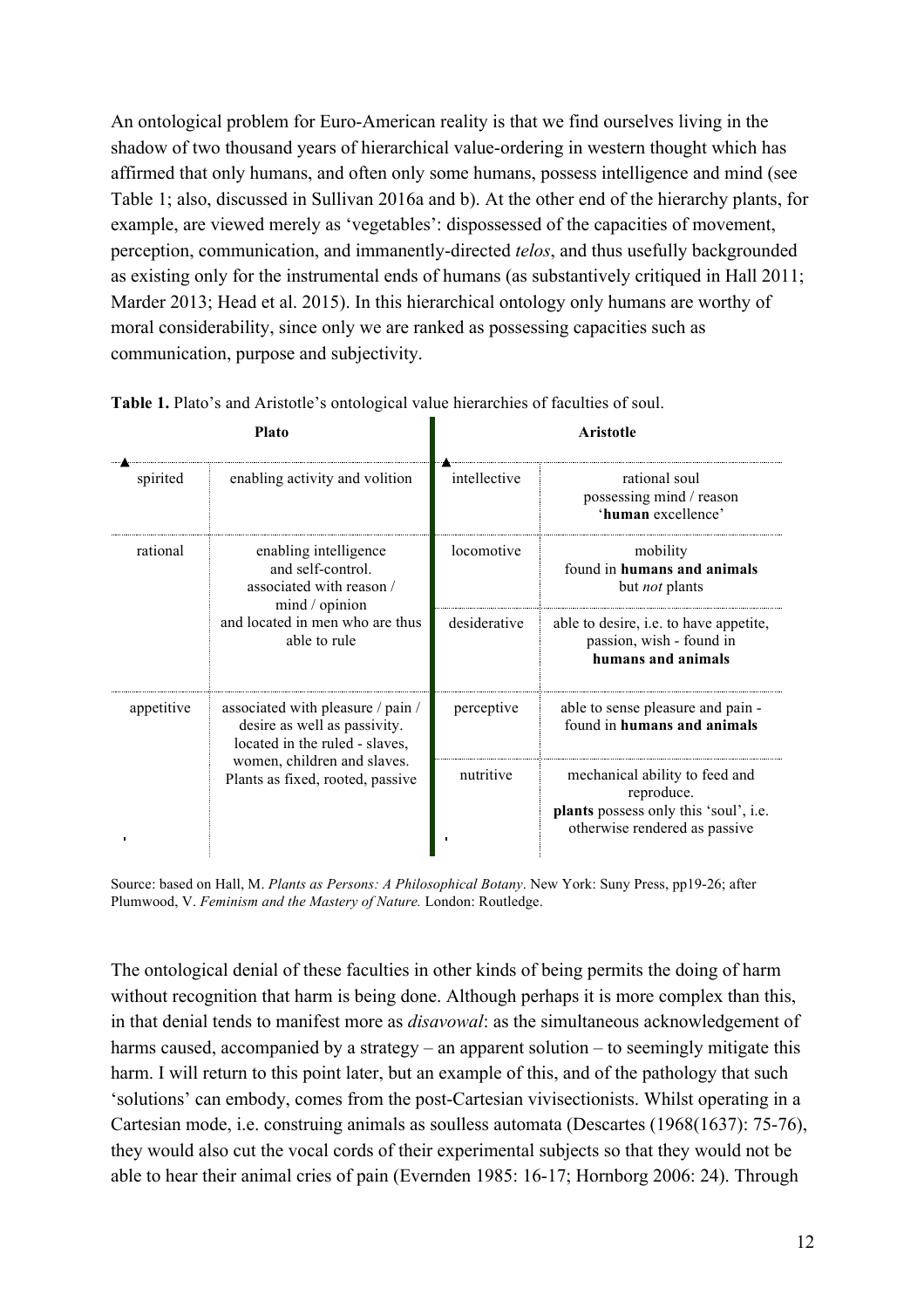this apparent 'solution' these actors split their acknowledgment of the communicative and experiential capacities of animals from their denial of this possibility, so as to literally make the animals subject to their experiments into mute objects.

But the Platonic, Aristotelian and Cartesian ways of constructing orders of value and moral considerability in 'the west' are particular. They are not shared by many people living in the world today (see, for example, the contributions in the volumes edited by Descola and Pálsson (1996), Dransart (2013) and Green (2013)), and they have arisen historically as a rupture from prior ontologies that may have been more inclusive in terms of moral considerability (Cohen 1986). This is even as the necessity of doing harm to others in the course of living is recognised, through which others are knowingly transformed from communicative subjects into the objects of food and other usable things – just as nonhuman others such as lions, for example, might be perceived as similarly objectifying 'us', turning us into objects of prey (Kohn 2013). The suggestion here is that living in a radically expanded sphere of moral considerability – wherein nonhuman others are ontologically known as possessing different capacities for agency, the will to flourish, and the ability to also see and represent us (see, for example, Århem 1996) – acts as one social check amongst others against the disembedding from, and ruthless instrumentalisation of, natures-beyond-the-human that has been so defining of capitalist market economy (cf. Polanyi 2001(1944); Clastres 1990(1974)).

Locating agency in beings-beyond-the-human, then, might be one route towards bringing nonhuman others more clearly into presence as distinctive actors and interpretants alongside us in the rich, relational 'ecology of selves' we live with(in). Following Kohn, living as if the ways that other kinds-of-being represent, and communicate with, us matters, also beckons towards an opening up of the philosophical concept of *flourishing* so as to include different kinds of growing selves beyond-the-human as beings who also, in their own ways, are reaching for the good life (Hannis 2015). 'Flourishing' is a central concept in Haraway's (2008) *When Species Meet* and Kohn's (2013) *How Forests Think.* But it is also a privileged term in the philosophical domain of *virtue ethics* – the branch of philosophy connected with the ancient world that considers what it means, and what is required, to live 'a good life' (for a broader discussion of virtue ethics see Hannis (2016) and references therein). The vegetal, generative term flourishing (Marder 2013) is used increasingly as a translation of the Greek term *eudaimonia*, associated with the goddess of happiness and prosperity, and comprised of terms for 'good' combined with 'spirit' or '*soul*'. A life lived well and harmoniously was thus often framed in terms of 'a good of the soul – not a material or bodily good such as wealth or political power' (Cook 2013: 21).

As noted above, however, Cartesian ontology strips living creatures of the presence of soul, so as to make humans exceptional in these terms whilst creating pacified objects and automata of nonhuman others. This is a move that is both a way of knowing and of making the world, in the sense that animals and other entities that become conceived as soulless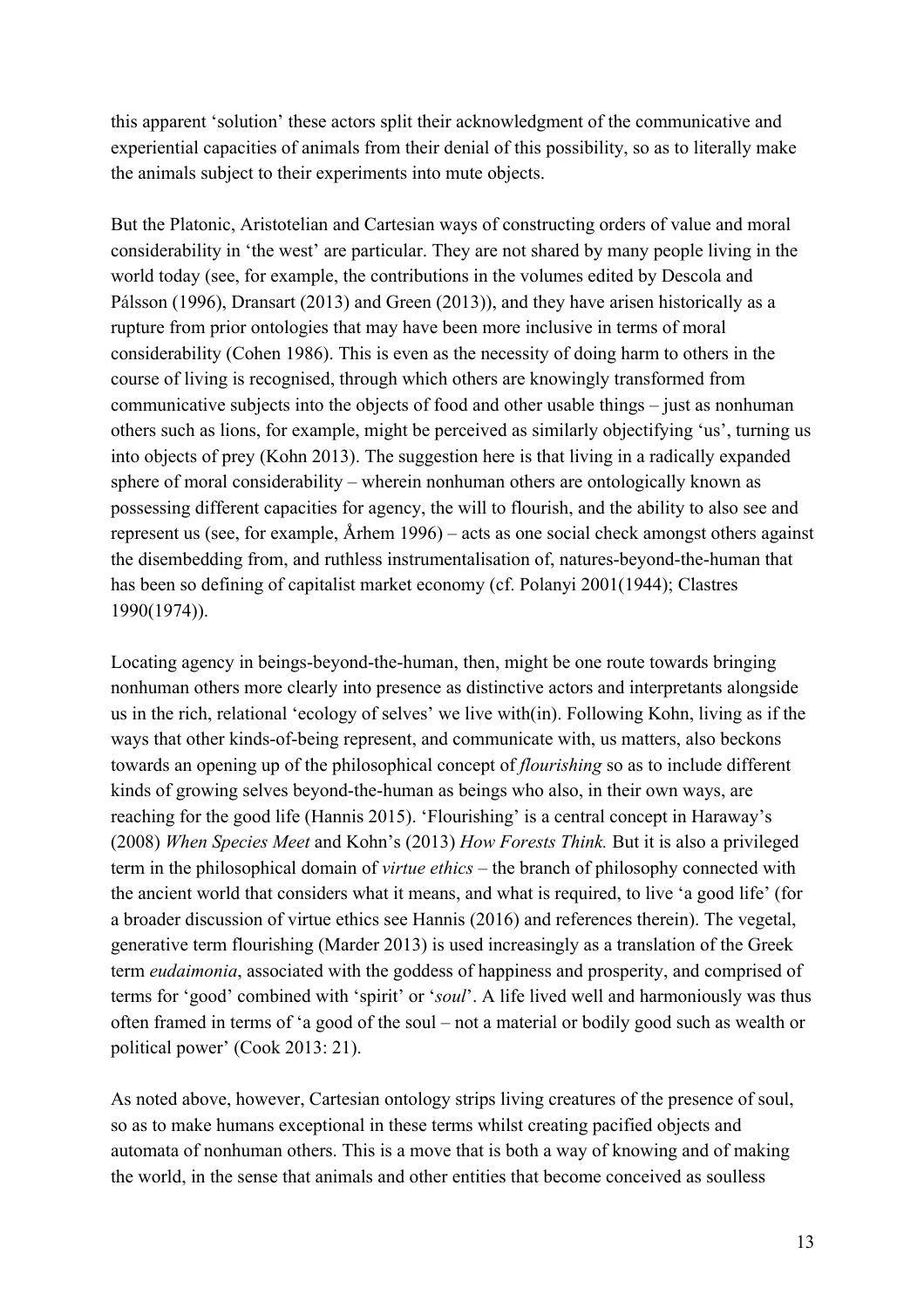objects are thereby also treated as such (see discussion in Baird Callicott 2013: 112). It is also a move that for my Damara companions in west Namibia – who embrace notions of soul and are versed in the realities of living with diverse nonhuman others, some of whom may eat people – consider derisory: as in, of *course* animals (from lions to harvester ants) are animated by the presence of soul (discussed further in Sullivan and Hannis 2016).

This leads me to two observations with which to close this section. The first, and whilst acknowledging the danger of idealisation here, is that I notice the following confluence of circumstances: that when people know other-kinds-of being as 1. animated with soul; 2. as communicative, albeit in biosemiotic registers that are different to the symbolic representation so defining of human (after Kohn 2013); and 3. as asserting distinctive, hybrid and lively capacities of agency and purpose that exceed their instrumentalisation for human economic ends, – there often seems to be an emplaced correspondence between these ways of knowing and the actual flourishing of environmental parameters, especially of 'biodiversity' (cf. Gorenflo et al. 2012). As Viveiros de Castro (2013: 35) writes for a different context, 'the indigenous areas of the Amazon are the least deforested areas of the whole region'.

The second thing I notice is that groups of people desiring either to continue with these apparently 'green' ways of knowing and living, or to establish them within modern, industrialised contexts, seem to do so largely in a state of conscious antagonism, resistance and banishment *vis à vis* the strongly hierarchical and instrumental powers associated with the modern state and capitalised markets (cf. Foucault 2011: 186). A current example is the significantly reduced acknowledgement of indigenous concerns and rights from the adopted text of the Paris agreement arising from the 2015 United Nations Conference of Parties for the Framework Convention on Climate Change.<sup>13</sup> These then become struggles against what Foucault (1982) calls the laws of truth imposed on others who thereby become subject to someone else through control and dependence. 'Green economy' proposals and policies for neoliberal market exchanges to solve issues of global environmental degradation whilst maintaining economic growth, can be seen as a route through which such 'control and dependence' imposes 'laws of truth' on resistant human and nonhuman others, as considered in the next section.

<sup>&</sup>lt;sup>13</sup> As demonstrated in the various iterations of the agreement. The draft agreement on  $5<sup>th</sup>$  December 2015 included the following square-bracketed (i.e. contested) wording for Article 2.2: '[This Agreement shall be implemented on the basis of equity and science, and in accordance with the principle of equity and common but differentiated responsibilities and respective capabilities, in the light of different national circumstances, and on the basis of respect for human rights and the promotion of gender equality [and the right of peoples under occupation].]' (http://indigenousrising.org/wp-content/uploads/2015/12/draft\_paris\_agreement\_5dec15.pdf, accessed 16 December 2015). Article 2.2 in the final agreement of 12 December 2015 says instead: 'This Agreement will be implemented to reflect equity and the principle of common but differentiated responsibilities and respective capabilities, in the light of different national circumstances'

<sup>(</sup>http://unfccc.int/documentation/documents/advanced\_search/items/6911.php?priref=600008831, accessed 16 December 2015). Indigenous peoples are dismayed and furious at the removal of language acknowledging their specific rights as 'peoples under occupation' (Lukacs 2015), which is how many such peoples are experiencing both the realities of fossil fuel exploration and extraction, and carbon accounting of forests so as to mitigate the products of such extraction. COP21 was thus accompanied by a number of protests and interventions by indigenous peoples.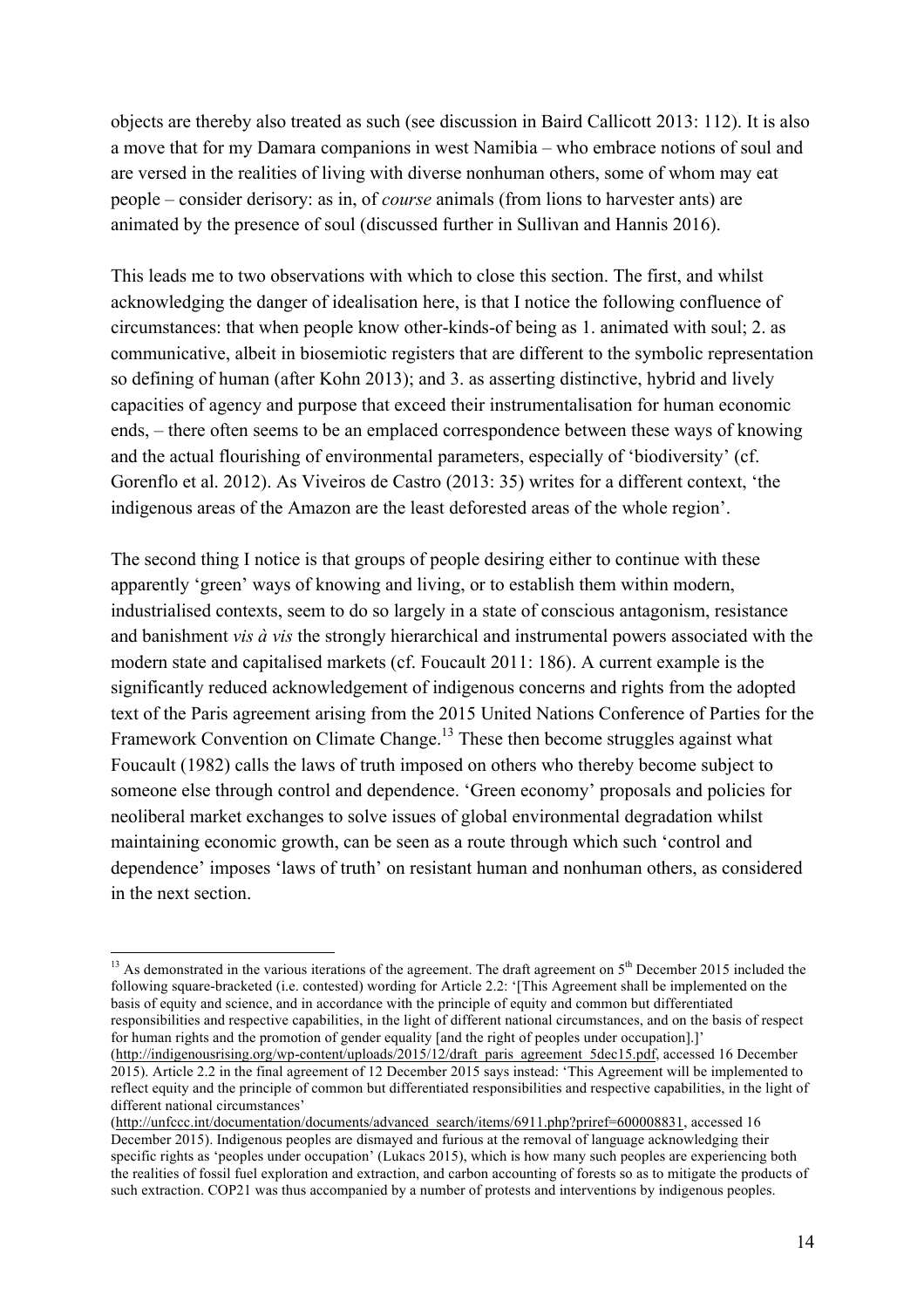# 4. Ontology and 'the green economy'

The above section discusses how ontology denotes approaches to the nature of being, asserting that ontological assumptions are diverse, shaping how 'the world' can be known legitimately (epistemology), as well as the conception of appropriate actions in the world (ethics). In this section I consider some of the ontological assumptions infusing so-called green economy responses to accelerating anthropogenic alterations of ecosystems and the atmosphere (Steffen et al. 2015). The 'green economy' here refers in particular to an emphasis on the internalising of environmental externalities through pricing mechanisms, so as to approach problems of environmental degradation mostly as market failures that can be solved through market mechanisms (discussed further in Pawliczek and Sullivan 2011; Sullivan and Hannis 2015). Such proposals of necessity frame (Lakoff 2010), calculate and perform (Callon 2006) the so-called 'natural environment' as a formally economic entity or set of entities, ontologically flattening diverse natures into 'frameworks of undifferentiated "orderings"' yoked to global chains of commodity production' (Joronen 2013: 631). This process is consolidating a metaphorical language of 'ecosystem services' and 'natural capital' in environmental management (discussed further in Sullivan 2009, 2013b, 2014 and references therein). Connected with this language is a rapid emergence of calculative technologies that rely on numerical presentations of nature aspects so as to support the marketised realities of offsetting, payments for ecosystem services and so on. I am of course bracketing out a much older 'green economics' tradition, that advocates strategies to reembed, i.e. to 'couple', economic activity with emplaced ecologies (see, for example, Scott Cato 2012).

Here I focus on three key elements in the consolidating neoliberal 'green economy' 'toolkit' to consider their ontological assumptions and amplifications. These elements are: 1. orderings of entities at national and global scales in terms of 'aggregate rules'; 2. the offsetting of calculated environmental elements considered to compose these aggregates as a key method for managing environmental harm and health; and 3. the valediction of a discourse of 'decoupling' economic growth from environmental parameters as both possible and necessary in order to create and sustain 'green growth'.

#### *1. Aggregate rules in generating a green economy*

Writing this paper in the immediate aftermath of United Nation's Framework Convention on Climate Change 21<sup>st</sup> Conference of Parties (COP21) it is noticeable that notions of 'zerocarbon' and 'net carbon neutrality' are being reinforced as critical for climate change management (see review in Reyes 2015). These frames indicate a consolidation of aggregate thinking in the international environmental policy arena, to propose management around measurable aggregate levels that should be maintained. They thereby pave the way for substitutabilities between the materialities calculated as constituting this aggregate. In carbon management, this means that fossil fuels can continue to be burned since their emissions can be offset through the acquisition of carbon credits representing carbon gains stored elsewhere.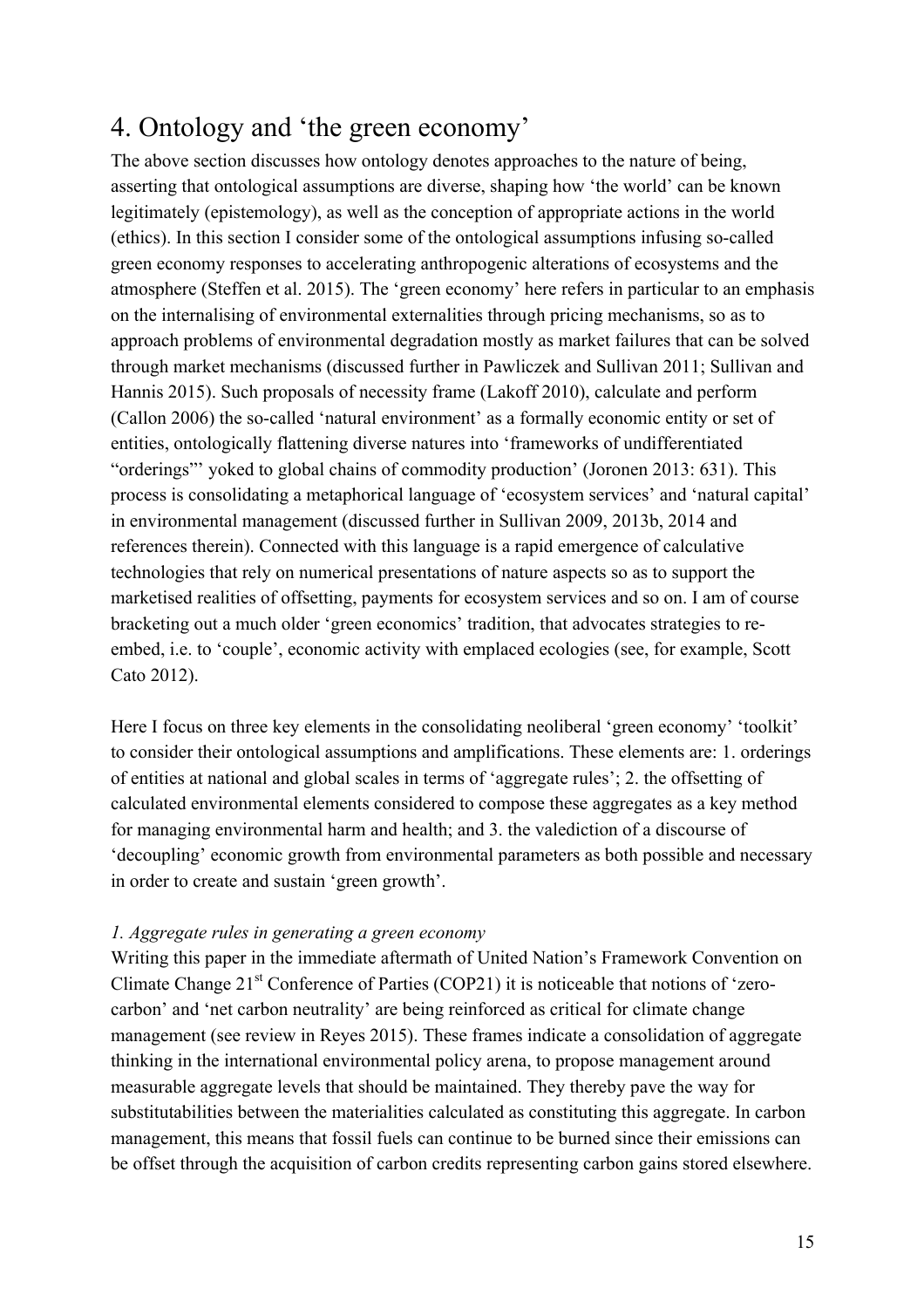Such exchanges seem set to rely increasingly on assumptions and calculations of equivalence between industrial emissions and organically-stored carbon biomass, so as to achieve a 'balance between anthropogenic emissions by sources and removals by sinks of greenhouse gases' (UNFCCC Paris Agreement 2015, Article 4.1). In principle if not in practice, an additional possible inference is of carbon equivalence between plantation forests and oldgrowth forests, leading to conversion of the latter into the former, as may occur, for example, through the expansion of biofuel plantations. In carbon offsetting of carbon atmospheric loading, calculations that enact different entities in terms of the element of carbon only are coupled with aggregate carbon budgets positing ontological equivalence between these entities on the basis of their carbon composition. Such calculative and ontological moves in turn permit the sustenance of carbon emissions, the accumulation of newly commodified and exchangeable carbon values, and thus an entrenching of a fossil fuel(ed) economy. In practice, these moves also often appear to be accompanied by the discounting of forest-inhabiting peoples with different views and ontologies regarding how their lands should best be managed (Cavanagh and Benjaminsen 2014; Dunlap and Fairhead 2014; Sullivan 2015).

Time will tell how the 2015 UNFCCC Paris Agreement plays out. Research on carbon markets to date, however, is ambiguous regarding the ability of such markets to do what proponents say they will, i.e. to reduce aggregate carbon levels through trading emissions in one place with the purchase of credits tied to carbon reductions and/or storage somewhere else (Lohmann 2009). A recent in-depth review of carbon credits awarded and traded under the Kyoto Protocol's Joint Implementation (JI) mechanisms, for example, details how revenues from credits have created 'perverse incentives to increase production or generation of waste gases as a means to increase credit revenues from waste gas abatement' (Schneider and Kollmuss 2015: 1061). The authors argue that in this case a market in carbon credits under JI may have *increased* emissions by about 600 million tonnes. They also find that emissions reductions in many cases may have happened without the international carbon credit purchases with which they are 'offset', meaning that such trades do not meet their stated purpose of generating carbon emissions reductions that are additional to those that would have occurred anyway, i.e. in the absence of such trades. Of course, given the emphasis on competitive rent-seeking in neoliberal markets it is unsurprising that such perversities should arise. Markets in themselves cannot generate ethical or environmentalist choices and behaviour (cf. Sullivan 2010), and outcomes not predicted in the design of their incentive structures are arguably inevitable.

Moves to (re)frame 'nature' in terms of the new 'nature-whole' (cf. Asdal 2008) of 'natural capital' are encouraging similar aggregate models. The UK government's Natural Capital Committee, led by economist Dieter Helm, advocates an 'aggregate natural capital rule' which states that it is maintenance of measured 'natural capital' in the aggregate that counts. A key intention of creating national natural capital accounts, as promoted, for example, by the World bank under its WAVES (Wealth Accounting and the Valuation of Ecosystem Services)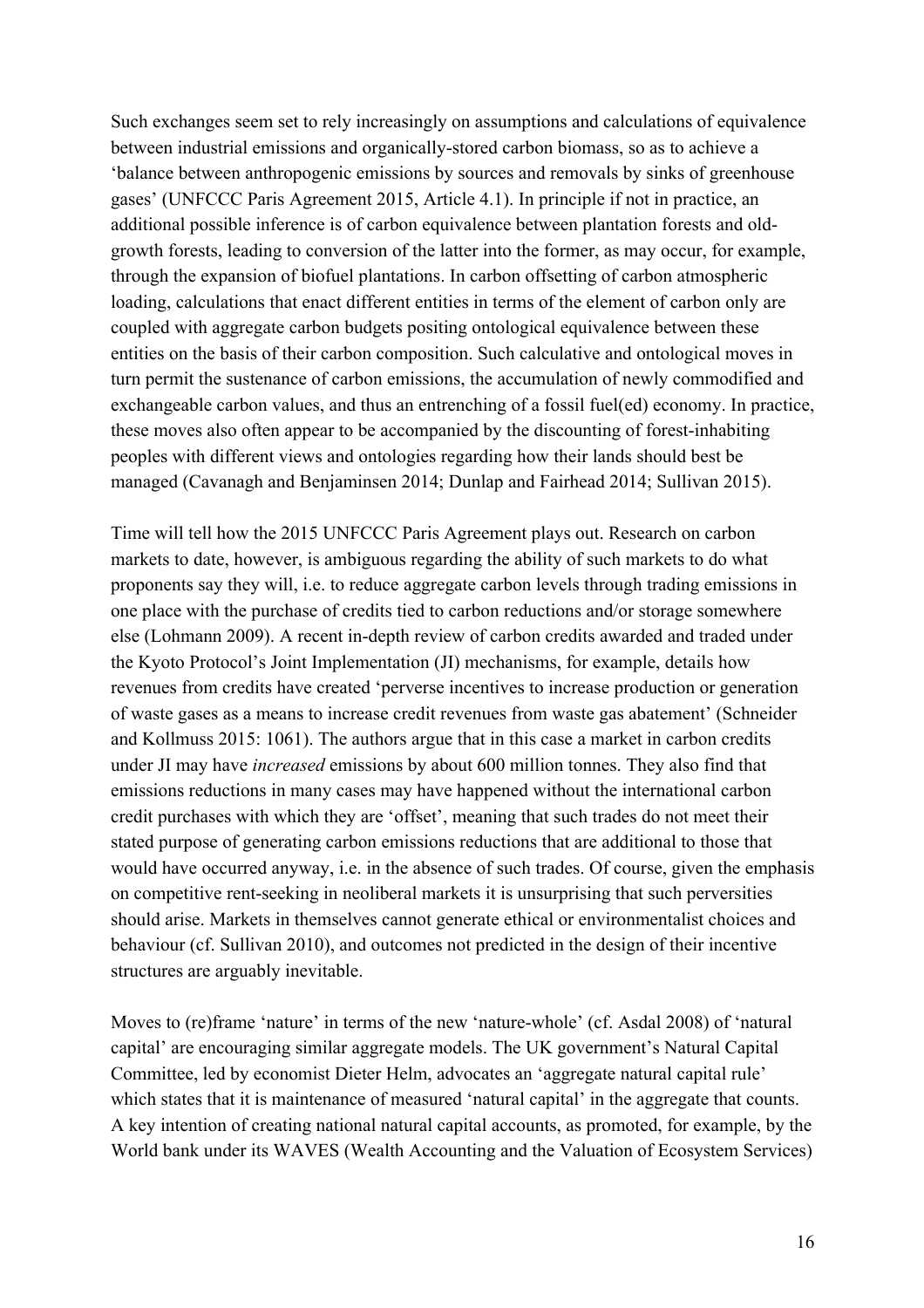programme,  $14$  is thus to calculate stocks of nature-as-natural-capital (i.e. overall) in such a way as to support maintenance of measured elements above relevant thresholds, whilst permitting substitutability between the calculated values for different types of capital, as well as between different types of 'natural capital' (at the broadest level between 'non-renewable' and 'renewable' natural capitals). Conceiving of 'nature' in terms of 'an aggregate natural capital rule' thereby paves the way for losses and gains to be exchanged between different 'capitals', such that 'no net loss' allegedly occurs in aggregate (Helm 2014; Mace 2014).

Maier (2013: 34) frames such aggregating approaches as 'based on neoclassical economics' peculiar brand of market-framed, preference-based consequentialism' (i.e. ends-oriented choices), highlighting their tendency to discount particularities by affirming substitutabilities between them. From an ecological perspective that considers the contexts in which current decision-making is taking place, an 'aggregate natural capital rule' seems additionally 'peculiar'. We are already faced with path-dependent time-lags in ecological decline due to historical transformation of habitats globally; reductions in existing habitat are likely to induce reductions in species complement that are nonlinear, meaning that the full consequences of losses may not be factored into any offsetting calculations; and broader climate change make predictable restorations and creations of future habitat increasingly difficult to enact with any certainty. More challenging are the sheer complexities proffered by the diversities and dynamics embraced by a more processual and relational understanding of lives. Ecosystems themselves are chimerical, their ontology 'shifting and elusive, driven by the vagaries of ecological inquiry' to appear as 'artifacts of the methods of the science investigating them, not robustly existing independent entities' (Baird Callicott 2013: 106). Organisms, including the human body, do not exist as autonomous units, but as resolutely relational beings-becomings, comprised internally of interacting micro-organisms and dependent for existence on relationships with and ingestions of multiplicitous more-thanhuman others (Margulis 1998; Baird Callicott 2013: 107).

This intractable complexity notwithstanding, aggregate rules, such as those summarised above, suggest that destruction can occur for one 'element' of 'natural capital' as long as it is substituted or compensated for within the terms and frames set by the aggregate rule. In carbon accounting this approach supports the mitigation of industrial emissions through purchase of offset credits signalling sequestration somewhere else. In biodiversity management, aggregate rules are giving rise to biodiversity offsetting strategies that seem to offer a possibility of generating 'no net loss' of 'biodiversity', even though they exist by virtue of a measurable loss of individuals of species through development impact. Strategies of 'offsetting' and 'no net loss' are therefore considered in the next section.

### *2. 'Offsetting' and 'no net loss'*

The 'aggregate natural capital rule' and 'net zero carbon neutrality' consolidate an ontological frame that permits different units of nature in different places and times to be exchanged for

<sup>&</sup>lt;sup>14</sup> See http://www.wavespartnership.org/en.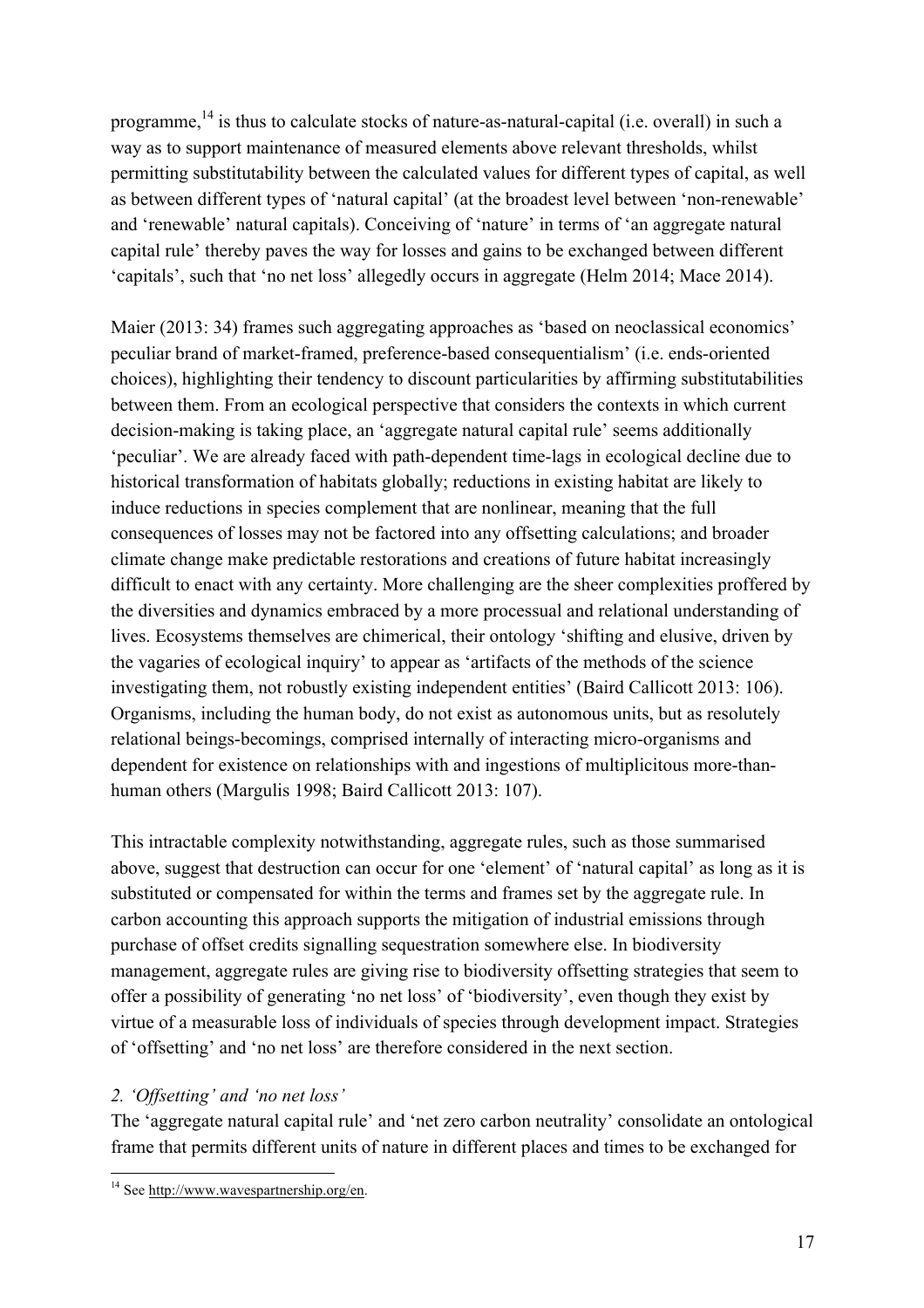each other, as long as some aggregate measure for a spatial and/or temporal scale of analysis apparently remains intact. Contemporary market-based 'green economy' approaches to the management of environmental degradation are thereby able to emphasise exchanges whereby quantified units of environmental harm such as carbon credits, species credits and biodiversity offset units are 'offset' for compensating units of environmental health at different places, as well as at projected future times.<sup>15</sup> Combined with aggregate rules and the aspiration of 'no net loss', offsetting principles and procedures act so as to do two key things: 1. they open possibilities for the technical establishment of equivalences and commensurabilities between entities that other ontological modes would retain as distinct; and 2. they have the effect of not addressing the identified cause of the problem in itself. The damage that is to be 'solved' through the offset is thus sustained rather than reduced or eliminated.

A number of authors (see, for example, the collection edited by Weintrobe 2013) have utilised the psychoanalytic concept of 'disavowal' to theorise offsetting as an approach to acknowledged loss that (seemingly) generates 'no net loss' in aggregate. I have found it useful to go back to Freud's original 1938 essay on 'disavowal' entitled 'Splitting of the Ego in the Process of Defence'. In this essay, Freud asserts that in order to accommodate traumatic and dangerous reality the ego may behave in remarkable – he says *artful* – ways. In short, a defensive splitting can be effected such that the threat associated with particular behaviours is both acknowledged and systematically turned away from. Attention instead is directed towards *fetishised solutions* that in fact facilitate continuation of the dangerous but *satisfying* behaviour. Freud uses the term 'disavowal' to describe this simultaneous and symptomatic defence against, and displaced acknowledgement, of traumatic reality (Freud 2009(1938)). Disavowal is embodied in the fetishised substitute (for example, the offset), on to which *value* has been displaced or transferred. From a Lacanian perspective, the offset itself would be considered symptomatic of acknowledgement of the Real of environmental crisis, dealt with through a fantastical and fetishised imaginary functioning ideologically to simultaneously disavow this 'Real' (Fletcher 2013).

In psychoanalytic terms such intensified splitting arguably engenders conditions ripe for psychosis – for a disavowal of reality that becomes both cynical and pathological. This, I think, is exactly what we see in offsetting as a strategy for solving environmental problems. Through this strategy, the proliferation of attention, activity and strategies for creating offsets and offsets markets seems at the same time to effect a reduced engagement with the causes of degradation underscoring the apparent need for offsets. The offset, and its chimerical promise of 'no net loss', or even 'net gain', deriving from loss (cf. Sullivan and Hannis 2015), has become the fetishised substitute for facing and reducing the cause of pathology. It is a defence erected socially and politically, perhaps so as to avoid facing the trauma of the broken socioecological systems that are the fallout of modern industrial effort, whilst permitting the simultaneous avoidance of behavioural choices that might act to reduce this trauma. The

<sup>&</sup>lt;sup>15</sup> For example, through the use of insurance to pay for the risk of a biodiversity offset not manifesting in the future in the way that it should in order to satisfy the conditions that would make it an offset (discussed in Sullivan 2013c: 86).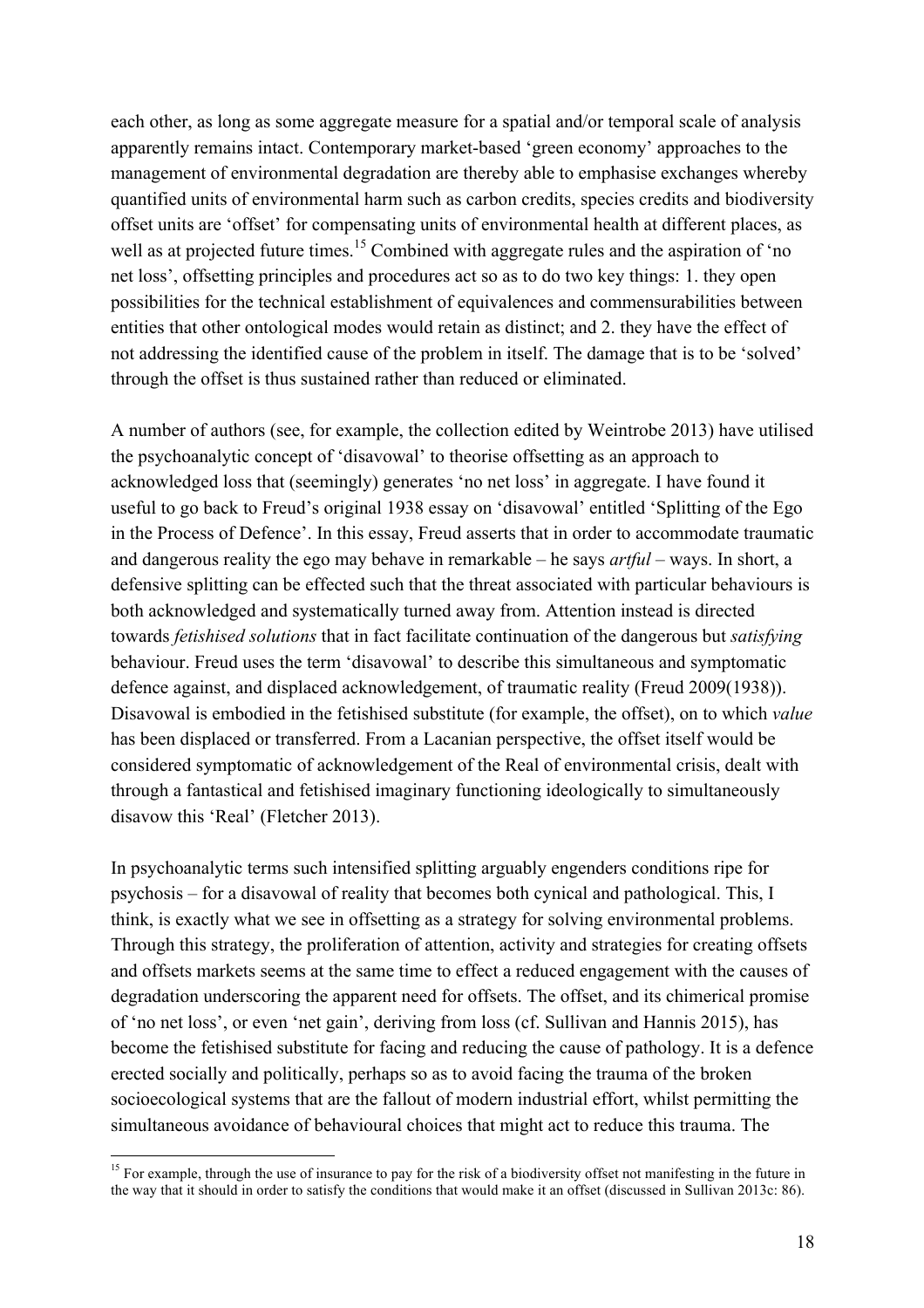defence of the collective capitalist ego (if its possible to speak of such a thing) is thereby sustained precisely through deepening the rift between acknowledged danger and the substitute 'solutions' that mask this danger – a rift that is on a course for further deepening through discourses of 'decoupling', as considered below.

### *3. Decoupling*

Aggregate rules and offsetting as approaches towards conceptualising socio-environmental phenomena and solutions to environmental crisis without addressing the political economy causes of crisis are complemented by a third element, namely an intensified discourse of 'decoupling' (discussed in detail by Fletcher 2014b). Decoupling refers to the process of seemingly disconnecting economic activity and particularly growth from environmental impacts, so as to 'dematerialise' economic growth (UNEP 2011). The core impetus is to sustain economic activity, especially economic growth, whilst simultaneously reducing the throughput of material environmental resources that contributes to this growth. This is the magical formula that will generate 'green growth'. As such, 'decoupling' moves in the opposite direction to 'degrowth' arguments (e.g. Kallis et al. 2012). 'Degrowth' positions also recognise that environmental impacts are related to economic productivity and consumption. They respond instead, however, by arguing for reductions in economic production and consumption, combined with mechanisms of wealth redistribution; so as to re-embed economic activity with ecological parameters, whilst also recognising the disproportionate impacts of high consumption practices associated with high-income wealth groups.

As with the discussion of offsetting and the goal of 'no net loss' above, Fletcher (2014b) analyses decoupling as a core fantasy of neoliberal environmental governance whose 'purpose' obfuscates the impossibility of succeeding in the reconciliation of ecological sustainability with long-term economic growth. This 'impossibility' notwithstanding, it remains interesting to consider what is going on with decoupling as an aspiration. Decoupling means to separate, disengage, or dissociate (something) from something else.<sup>16</sup> In this context of disengaging economic activity from ecological effects, an additional and very familiar separation – that of society from nature – is also affirmed. As such, decoupling can be seen to be a logical extension, as opposed to a dismantling, of the old Cartesian divide. It also deepens the disembedding of social lives from environmental contexts via the market economy noted by Polanyi (2001(1944), and constitutes a perfect fit with the impetus towards environmental management by 'remote control' as cautioned by Guattari (2000(1989)). It would be harder to imagine a stronger counter move to a broader 'green' desire to (re)connect and (re)embed social relationships with the immanent materialities of other-than-humannatures.

\*\*\*

<sup>&</sup>lt;sup>16</sup> The second google online definition that appeared when I looked up 'decoupling' states that to decouple also means to 'muffle the sound or shock of (a nuclear explosion) by causing it to take place in an underground cavity'. This should perhaps give cause for thought regarding what exactly the discourse of 'decoupling' in environmental management may be concealing.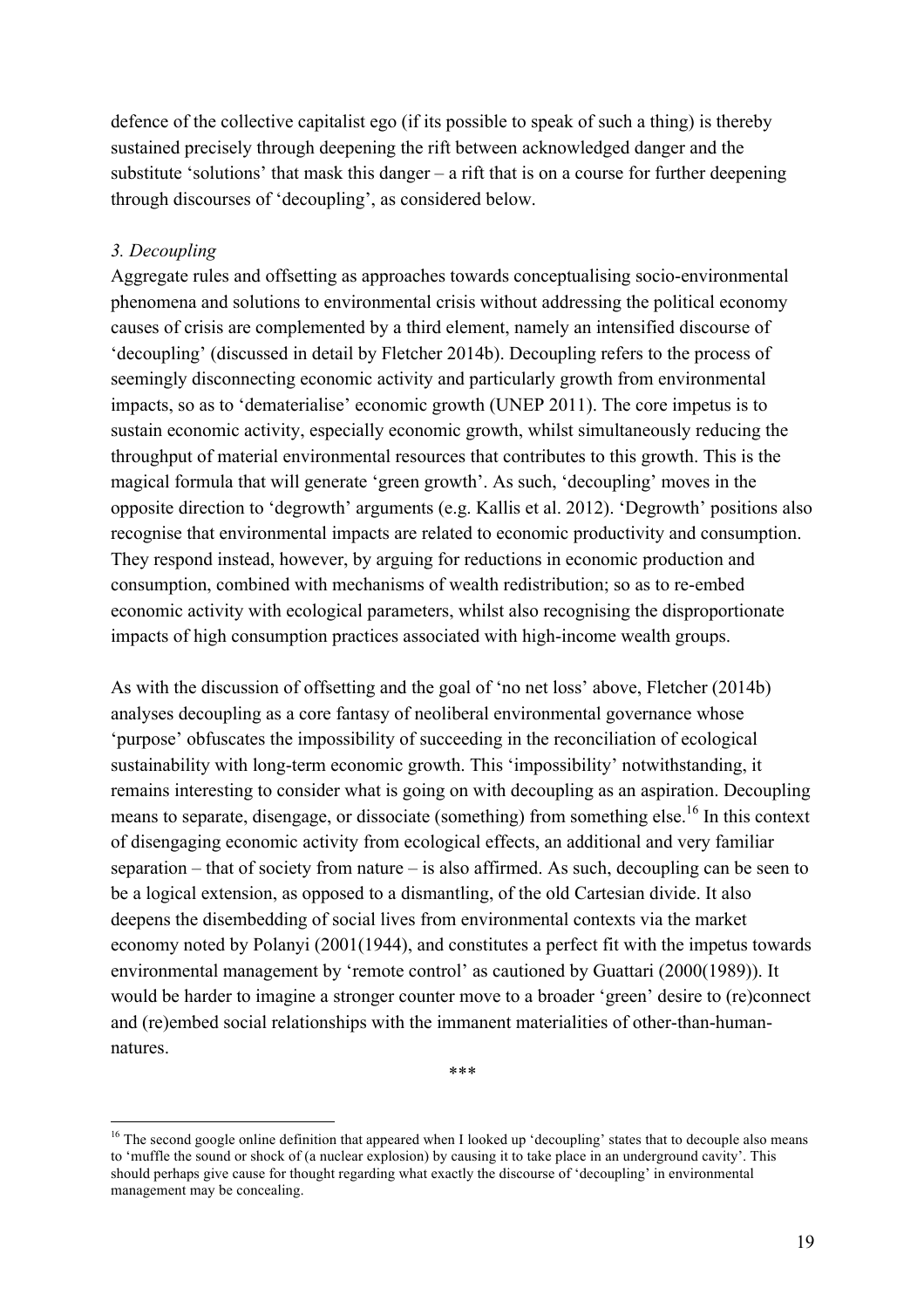These aspirations – conceptualising specific environmental parameters in aggregates, offsetting losses with gains of environmental elements composing these aggregates, and decoupling socio-economic activity from environmental materiality – are based on a disconnected and disembedded ontology that seems remarkable for its sheer distancing from the diversely immanent and embodied natures with which we live. All these strategies require technical renderings (cf. Murray Li 2007) of natures-beyond-the human into the categories and units that shore-up the monetary value regime and mode of rationality permitting neoclassical market economics to make sense. As well as being the expert and technical means via which other rationalities and ways of knowing are thereby sublimated, calculative rationality and monetised accounting practices act ontologically to structure in advance how it is possible to know natures-beyond-the-human. In doing so, other onto-epistemological possibilities for 'knowing nature' and conceptualising socioenvironmental issues are foreclosed (cf. Feyerabend 1999; Sullivan 2010, 2013a; Moreno et al. 2015; Nightingale 2016).

This tendency is connected to the situation we appear to find ourselves in, in which nothing is more valuable than money. What I mean by this is that apparently nothing can be valued, and no behaviours can be adjusted, if these are outside the quantifiable monetary sphere. As economists are keen to tell us, if something is without a price then it has zero-value (cf. Helm 2015). But this seems equivalent to saying that life, if it cannot be priced, merely exists as an externality to market economy (or, from a Marxist perspective, from the labour theory of value). This surely cannot be right.

From an ethical perspective, calculating and accounting for all nature aspects in terms of quantified monetary forms of value, whether this is metaphorical or through constructions of nature as commoditised units and entities, seems disastrous. This is because such calculations place 'nature' into a value sphere – the sphere of money – whose entities are both endlessly exchangeable and beyond moral considerability. We can talk about harming other selves, whether these are other human or beyond-human selves, and we can have an expanded conception of the ecology of selves that might thus be harmed. But it would be strange indeed to talking about harming money. When we hook the category nature to the category capital we once more seem to loosen the possibility of relating with diverse other-than-human entities as communicative, flourishing beings who suffer as a result of being harmed.

# 5. Truth/knowledge/power – and ontology – in political ecology

Which brings me back to ontology. The elements of neoliberal green economy structuring considered above approach the diverse ecology of selves present with us here on earth through a series of totalities that flatten diversity, and thus act to entrench the distance between 'us' and the 'its' of nature. These totalities include the ontological categories of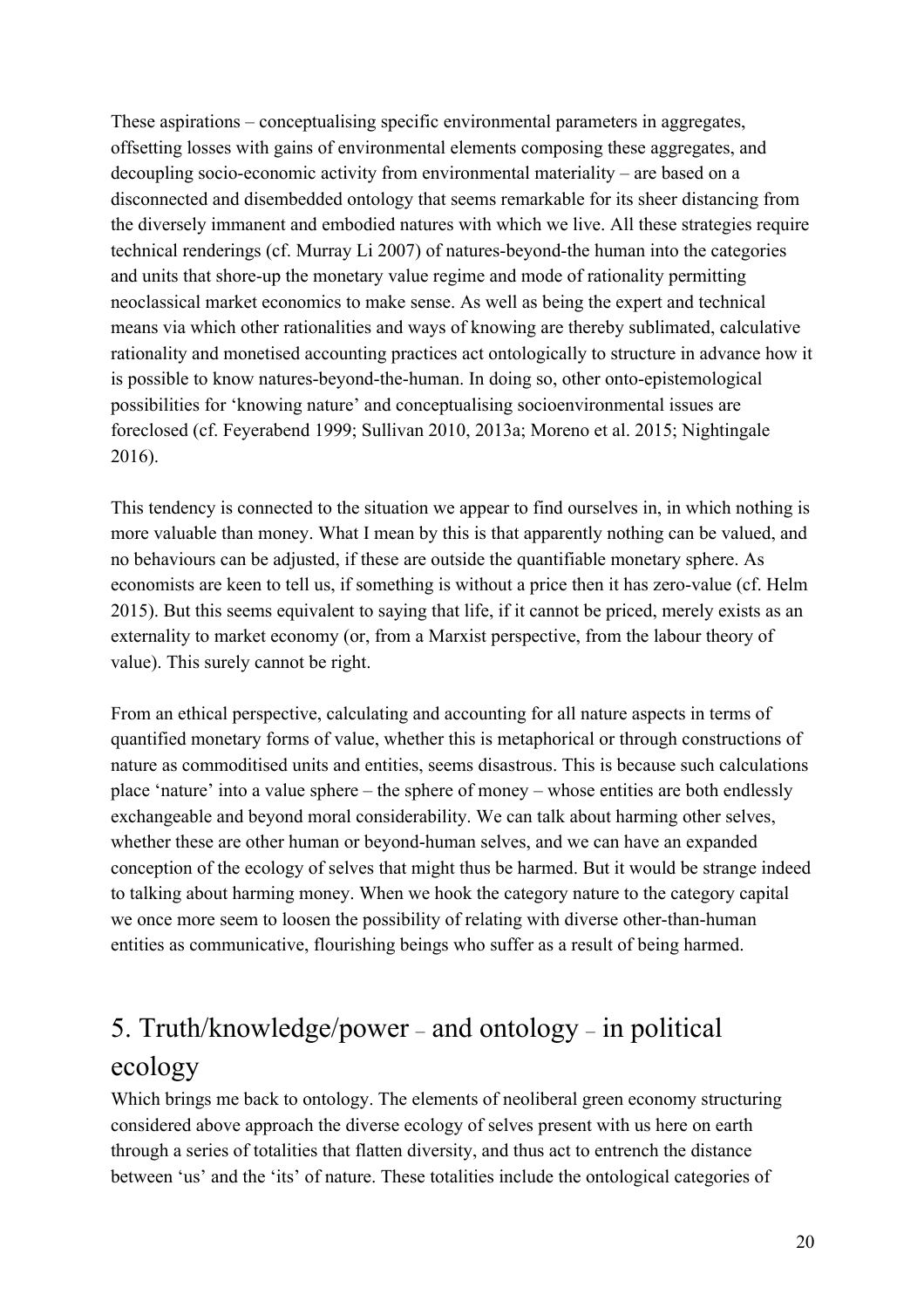'nature' and ironically of 'biodiversity', and increasingly of 'natural capital', 'ecosystem services' and 'carbon'. Once in place, these totalisations denote and determine the technical and epistemological procedures by which their constituents can be known in advance.<sup>17</sup> And so the individual and connected lives in a locality become abstracted and calculated as biodiversity offset units; and the entities constituting an old-growth tropical forest – some of which may be hundreds of years old and thus have 'witnessed' far more history than we have – become known as exchangeable particles of carbon. These renderings are making it harder than ever for 'us' to be in multifaceted relationships – including those imbued with wonder (Scott 2013) – with the distinctive and particular lives comprising nonhuman nature; at a time when perhaps a reconsideration of the nature of human relationships with the diverse entities we share life with is most urgently needed. As Joronen (2013: 635, 633) writes, this particular 'ontological mono-politics of calculative enframing' 'turns the world into a calculated picture denying what remains most essential for the earth: its openness for unpredictable emergence'. In particular, the abstracting and calculative onto-epistemology of modern environmental accounting rigidifies the veil between 'us' and 'nature': an act depicted so well by William Blake in his 1795 iconic image of an abstracting, scientific Isaac Newton turning his back on the immanent and animate complexity of the natures from which his abstractions derived.<sup>18</sup>



#### **'Newton' by William Blake (1795).**

Source: https://commons.wikimedia.org/wiki/Category:Newton\_%28Blake%29#/media/File:Newton-WilliamBlake.jpg, photographic reproduction of a two-dimensional, public domain work of art housed in the Tate Gallery, London, UK.

<sup>&</sup>lt;sup>17</sup> I thus do not concur with Zizek (2011: 291) who argues that '[t]hat very [universalising] force of abstraction which dissolves organic lifeworlds is simultaneously the resource of emancipatory politics'.<br><sup>18</sup> See http://www.tate.org.uk/art/artworks/blake-newton-n05058 (last accessed 16 December 2015).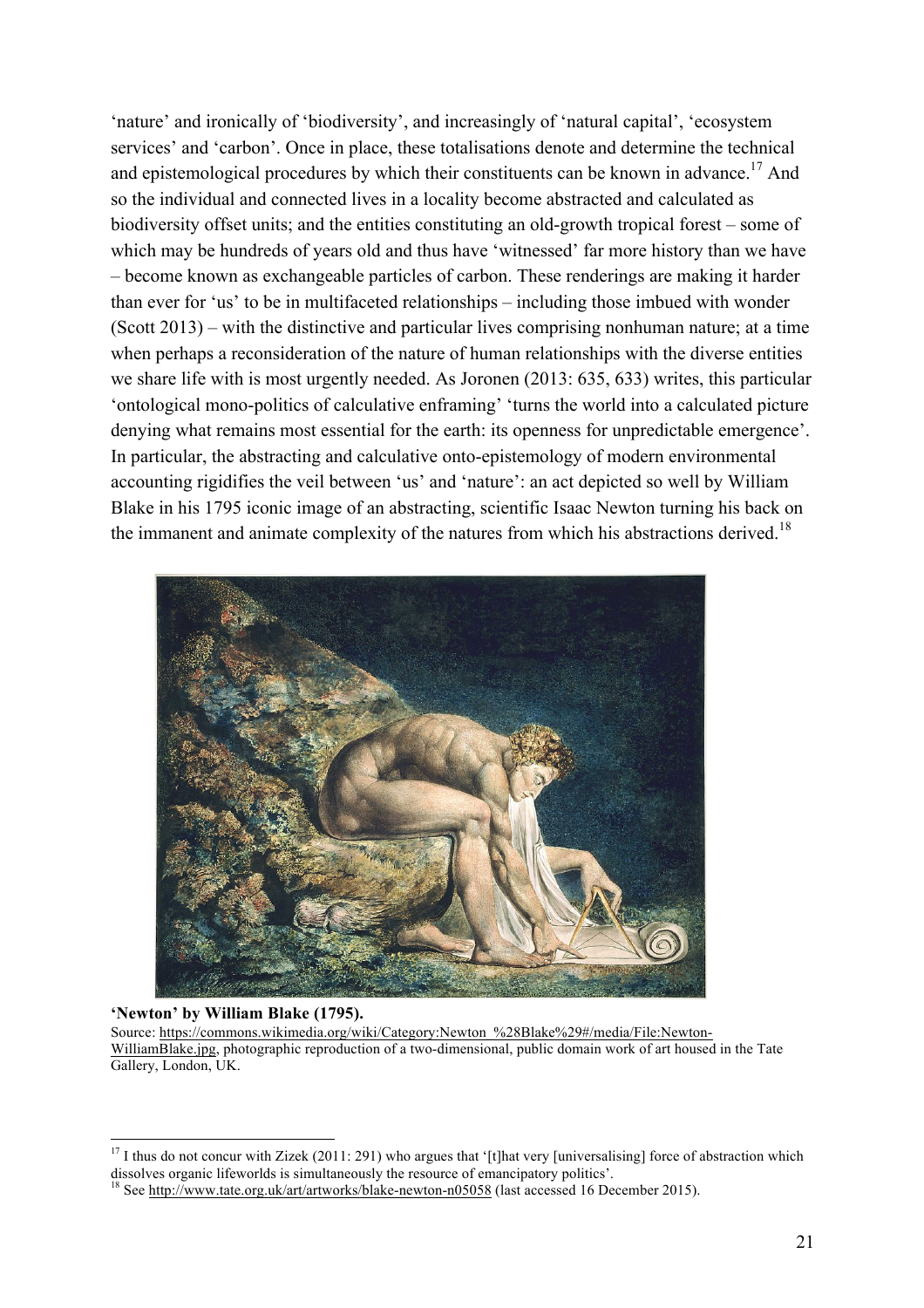Inspired by a Foucaultian approach toward subjugated knowledges, the situatedness of truth claims, and the always-present emancipatory possibility of change, political ecology has been powerful in exposing the workings of techno-managerial environmental discourses and the roles these play in the making of environmental subjects, as well as in the liberations and resistances contesting this disciplining. The explicit intention to work at the political and politicised edges of environmental thought in and of itself speaks of sensitivity to the situatedness of truth-claims regarding environmental phenomena – the understanding that the traction of such claims in society is related to historically-embedded institutions, associated techniques of power and the incidence of resistance. What I have tried to draw out in this paper is that differences in environmental knowledges relate also to ontology: to discourses regarding how the world is constituted, which create variety in the nature of being and how this can be both known and encountered. As Blaser (2013) articulates, environmental conflicts – the heart of political ecology – are 'politicoconceptual problems', as much as they are struggles over land and 'natural resources' as property, and over discourses regarding how these properties should best be managed for economic and ecological ends. Importantly, a sensitivity to the ontological politics through which spaces and entities are defined and known, and which thereby shape environmental conflicts, may be key to recognising and understanding with more depth the radically different 'natures' being struggled over in such conflicts (Escobar 2008; Blaser 2013; Joronen 2013; Martin et al. 2013).

Foucault (2011(1983-84)) in his later work wrote of the courage required so as to speak one's truth truthfully, knowing there may be a risk associated with doing this. The Greeks of classical times called this speaking of one's truth *parrhēsia*, in contradistinction to the manipulations of one's audience valued in rhetorical skill. Approaching and knowing the world differently to the empowered and instrumental order of things is risky and delicate business, as those resisting the frequently militarised advance of capitalist value orderings have always known. Political ecology has a great deal of work to do to both bear witness to, and intervene in, this risky and sometimes dangerous business. Opening to ontological variety in the known natures of the world is a further route through which political ecologists might sharpen our sensitivities to the existence of multiple ecological 'truths'; so as to better illuminate the present political dimensions associated with the 'modern reason' that both elevates and subjugates particular ontological dimensions of existence.

### Acknowledgements

I gratefully acknowledge communications with numerous people whilst conducting field research in west Namibia in the course of writing this paper, as well as funding from the UK's Arts and Humanities Research Council (AH/K005871/2, www.futurepasts.net) and the Leverhulme Trust (RP2012-V-041, http://thestudyofvalue.org). Invaluable translation and logistical support was provided in Namibia by Simson !Uri-||khob, Welhemina Suro Ganuses, Filemon |Nuab, Ezegiel |Awarab, Elfriede Gaeses, Andrew Botelle, Eugène Marais and Jeff Muntifering, for which many thanks. Mike Hannis and Rob Fletcher kindly read and commented on earlier versions of the paper – your generosity and provocations have been greatly appreciated.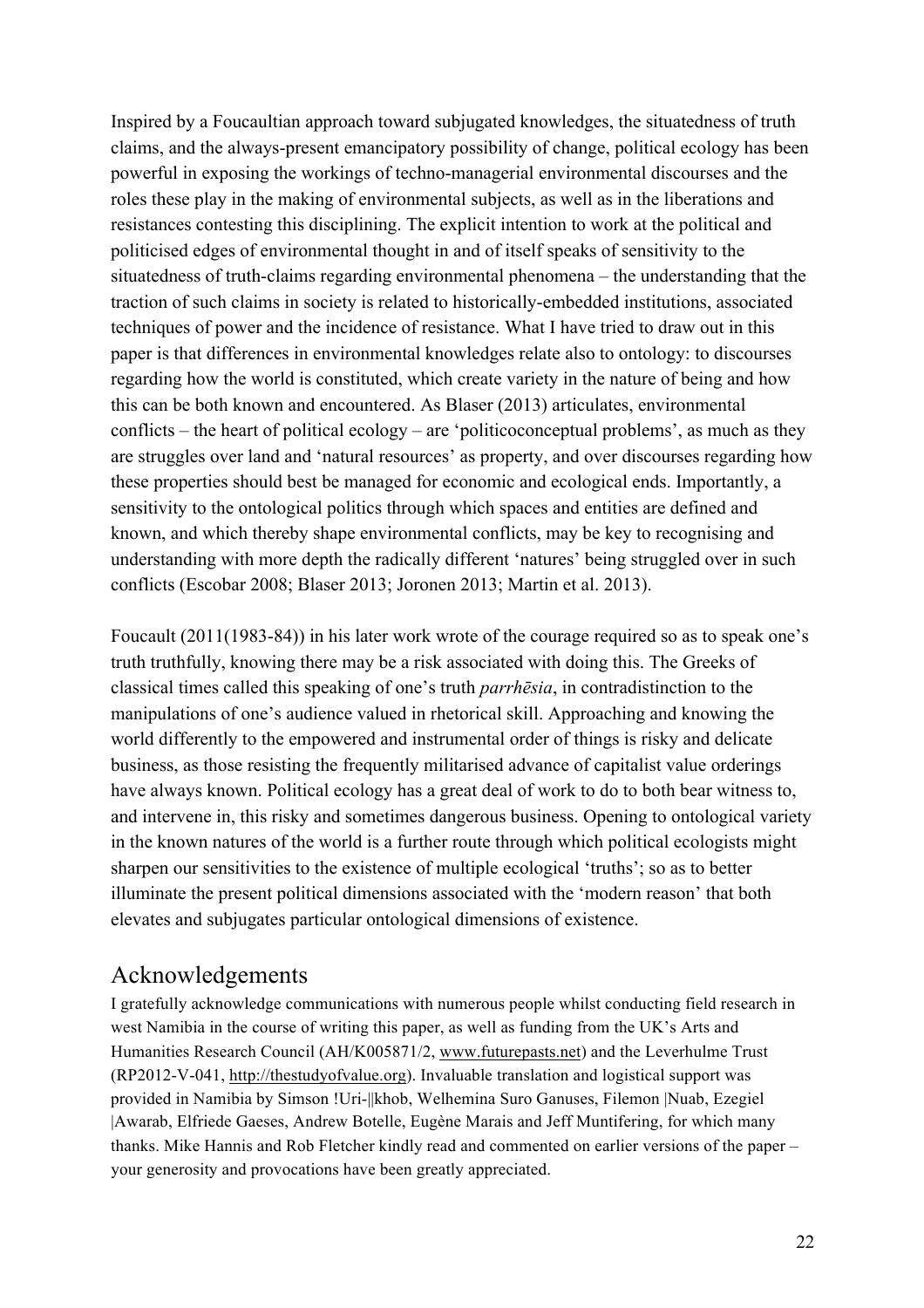### References

Adger, N., T.A. Benjaminsen, K. Brown and H. Svarstad 2001Advancing a political ecology of global environmental discourses. *Development and Change* 32 (4): 681-715

Århem, K. 1996. The cosmic food web: human-nature relatedness in the Northwest Amazon. Pp. 185–204 *in* Descola, P. and G. Pálsson (eds.) *Nature and society: anthropological perspectives*. London: Routledge.

Asdal, K. 2008. Enacting things through numbers: taking nature into account/ing. *Geoforum* 39: 123-132.

Baird Callicott, J. 2013. Ecology and moral ontology. Pp. 101–116 *in* Gergandi, D. (ed.) *The structural links between ecology, evolution and ethics: the virtuous epistemic circle*. Boston: Boston Studies in the Philosophy of Science 296.

Benjaminsen, T.A. 1993. Fuelwood and desertification: Sahel orthodoxies discussed on the basis of field data from the Gourma region in Mali. *Geoforum* 24(4): 397–409.

Bennett, J. 2010. *Vibrant matter: a political ecology of things*. Durham: Duke University Press.

Berlin, B. 2014(1992). *Ethnobiological classification: principles of categorization of plants and animals in traditional societies.* Princeton: Princeton University Press.

Blaser, M. 2013. Notes towards a political ontology of 'environmental' conflicts. Pp. 13–27 *in* Green, L. (ed.) 2013 *Contested ecologies: dialogues in the south on nature and knowledge*. Cape Town: HSRC (Human Sciences Research Council) Press.

Bowman, M.I. 2007. Ancient Avalon, New Jerusalem, heart chakra of planet Earth: the local and the global in Glastonbury. Pp. 291–314 *in* Kemp, D. and J.R. Lewis (eds.) *Handbook of New Age*. Leiden: Brill.

Brightman, M., V.E. Grotti and O. Ulturgasheva 2013. (eds.) Animism and invisible worlds: the place of nonhumans in indigenous ontologies. Pp. 1–27 *in* Brightman, M., V.E. Grotti and O. Ulturgasheva, O. (eds.) *Animism in rainforest and tundra: personhood, animals, plants and things in contemporary Amazonia and Siberia*. Oxford: Berghahn.

Bryant, R.L. and S. Bailey 1997. *Third world political ecology*. London: Routledge.

Callon, M. 2006. What does it mean to say economics is performative? *CSI Working Papers Series* 5. http://halshs.archivesouvertes.fr/docs/00/09/15/96/PDF/WP\_CSI\_005.pdf.

Castree, N. 2003. Environmental issues: relational ontologies and hybrid politics. *Progress in Human Geography* 27(2): 203–211.

Chakrabarty, D. 2000. *Provincializing Europe: postcolonial thought and historical difference*. Princeton, New Jersey: Princeton University Press.

Clastres, P. 1990(1974). *Society against the state: essays in political anthropology.* New York: Zone Books.

Cavanagh, C. and T.A. Benjaminsen 2014. Virtual nature, violent accumulation: The 'spectacular failure' of carbon offsetting at a Ugandan National Park. *Geoforum* 56: 55–65.

Cohen, E. 1986. Law, folklore and animal lore. *Past and Present* 110: 6-37.

Cook, B. 2013. *Pursuing* Eudaimonia*: reappropriating the Greek philosophical foundations of the Christian Apophatic tradition.* Newcastle: Cambridge Scholars Publishing.

de Certeau, M. 2010. *Heterologies: discourse on the other*, trans. by B. Massumi. Minneapolis: University of Minnesota Press.

Deleuze, G. and F. Guattari 1987(1980). *A thousand plateaus: capitalism and schizophrenia*, trans. Brian Massumi. London: The Athlone Press.

Descartes, R. 1968(1637). *Discourse on method.* London: Penguin Books.

Descola, P. 2013. *Beyond nature and culture*. Chicago: University of Chicago Press.

Descola, P. and G. Pálsson (eds.) *Nature and society:anthropological perspectives*. London: Routledge.

Dransart, P. 2013. (ed.) *Living beings: perspectives on interspecies engagements*. London: Bloomsbury.

Dunlap, A. and J. Fairhead 2014. The militarisation and marketisation of nature: an alternative lens to 'climate-conflict'. *Geopolitics* 19(4): 937–961.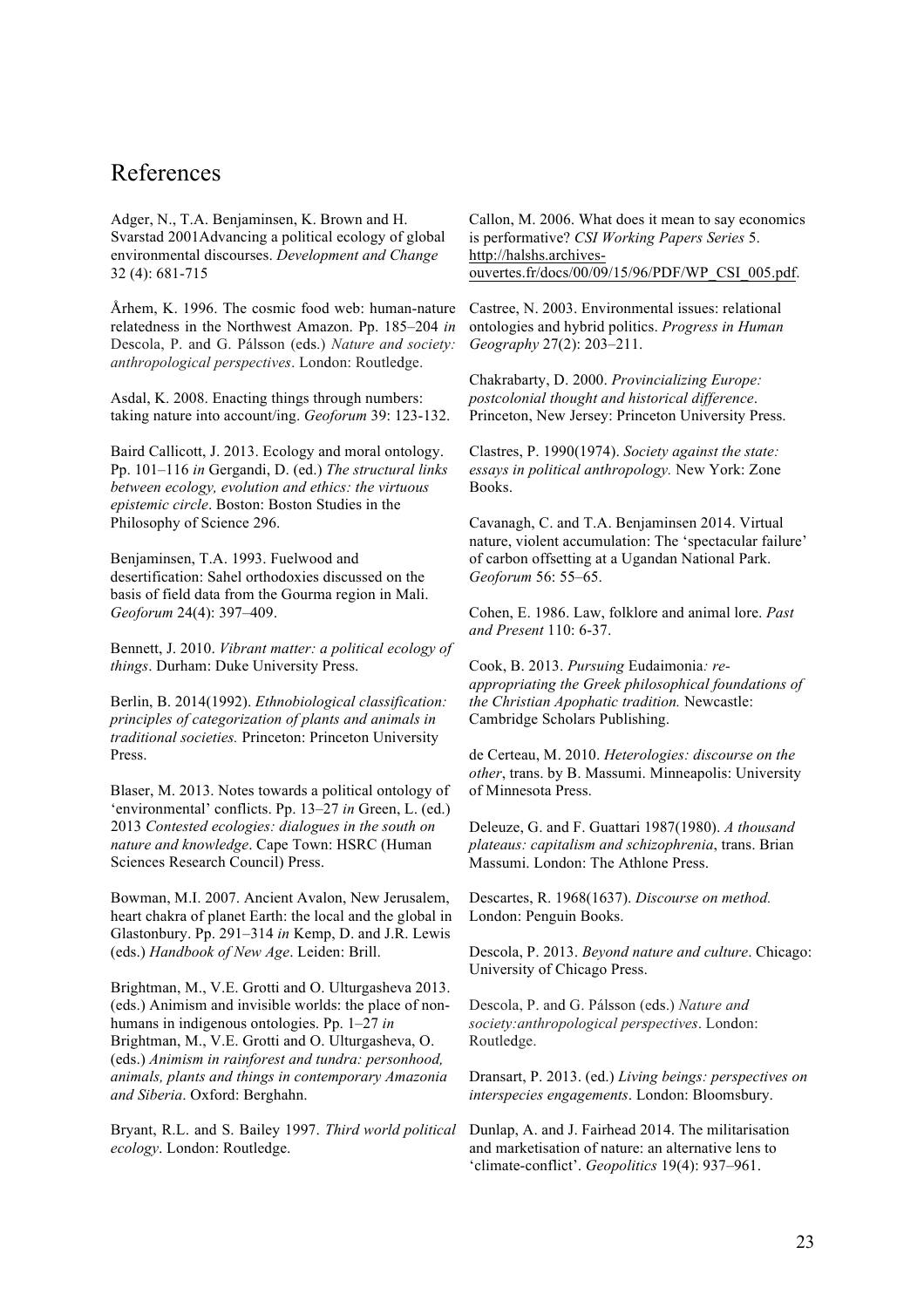Escobar, A. 2008 *Territories of difference: place, movements, life, redes*. Durham, NC: Duke University Press.

Evernden, N. 1985. *The natural alien: humankind and environment*. Toronto: University of Toronto Press.

Fairhead, J. and Leach, M. 1996. *Misreading the African landscape: society and ecology in a forestsavanna mosaic*. Cambridge: Cambridge University Press.

Feyerabend, P. 1999. *Conquest of abundance: a tale of abstraction versus the richness of being*. Chicago: Chicago University Press.

Felton, S. 2011. Tracking the Save the Rhino Trust. *The Namibian*. http://www.namibian.com.na/index.php?id=80961&pa ge=archive-read

Fletcher, R. 2013. How I learned to stop worrying and love the market: virtualism, disavowal, and public secrecy in neoliberal environmental conservation. *Environment and Planning D: Society and Space* 31(5): 796–812.

Fletcher, R. 2014a. Taking the chocolate laxative: why neoliberal conservation 'fails forward'. Pp. 87–107 *in* Büscher, B., W. Dressler and R. Fletcher (eds.) *Nature*™ *Inc*.*: the new frontiers of environmental conservation*. Tucson: University of Arizona Press.

Fletcher, R. 2014b. Decoupling: a dangerous fantasy. Constructing and Confronting the 'Environmental Crisis' in the  $21<sup>st</sup>$  Century, Seminar in Critical Development Geography, University of Melbourne, Australia, November 20-21.

Forsyth, T.J. 2001. Critical realism and political ecology. In Lopez, J. and G. Potter (eds.). *After postmodernism: an introduction to critical realism*. London: Athlone Press. Pp. 146-154.

Forsyth, T.J. 2003. *Critical political ecology: the politics of environmental science.* London: Routledge.

Foucault, M. 1970. *The order of things*. New York: Pantheon Books.

Foucault, M. 1980. *Power/knowledge: selected interviews and other writings, 1972-1977* edited by C. Gordon. London: Harvester Wheatsheaf.

Foucault, M. 1982. The subject and power. *Critical Enquiry* 8(4): 777–795.

Foucault, M. 2011. *The courage of truth: the government of self and others*. *Lectures at the Collège de France, 1983-1984*, trans. G. Burchell. Godalming: Picador.

Freud, S. 2009(1938). Splitting of the ego in the process of defence. Pp. 3–6 *in* Bokanowski, T. and S. Lewkovitz (eds.) *On Freud's 'Splitting of the ego in the process of defence'.* London: Karnac Books.

Gorenflo, L.J., S. Romaine, R.A. Mittermeier and K. Walker-Painemilla 2012. Co-occurrence of linguistic and biological diversity in biodiversity hotspots and high biodiversity wilderness areas. *Proceedings of the National Academy of Sciences* 109(21): 8032–8037.

Graeber, D. 2015. Radical alterity is just another way of saying 'reality': a reply to Eduardo Viveiros de Castro. *HAU: Journal of Ethnographic Theory* 5 (2): 1–41.

Green, L. (ed.) 2013. *Contested ecologies: dialogues in the south on nature and knowledge*. Cape Town: HSRC (Human Sciences Research Council) Press.

Guattari, F. 2000(1989). *The three ecologies*, Ian Pindar and Paul Sutton (trans.). London: Continuum.

Haacke, W.H.G. and E.A. Eiseb 1999. *Khoekhoegowab-English English-Khoekhoegowab glossary/midi saogub*. Windhoek: Gamsberg Macmillan.

Haacke, W.H.G. and E.A. Eiseb 2002. *Khoekhoegowab dictionary with an English-Khoekhoegowab index*. Windhoek: Gamsberg Macmillan.

Hall, M. 2011. *Plants as persons: a philosophical botany.* New York: Suny Press.

Hallowell, I. 1960. Ojibwa ontology, behavior and world view. In Diamond, S. (ed.) *Culture in history: essays in honour of Paul Radin*. New York: Octagon Books. Pp. 19-52.

Hannis, M. 2015. The virtues of acknowledged ecological dependence. *Environmental Values* 24:  $145 - 164.$ 

Hannis, M. 2016. *Freedom and environment: autonomy, human flourishing and the political philosophy of sustainability*. London: Routledge.

Hannis, M. and S. Sullivan Forthcoming. Relationality, reciprocity and flourishing in an African landscape. In Hartman, L.M. (ed.) *Flourishing: comparative religious environmental ethics*. New York: Oxford University Press.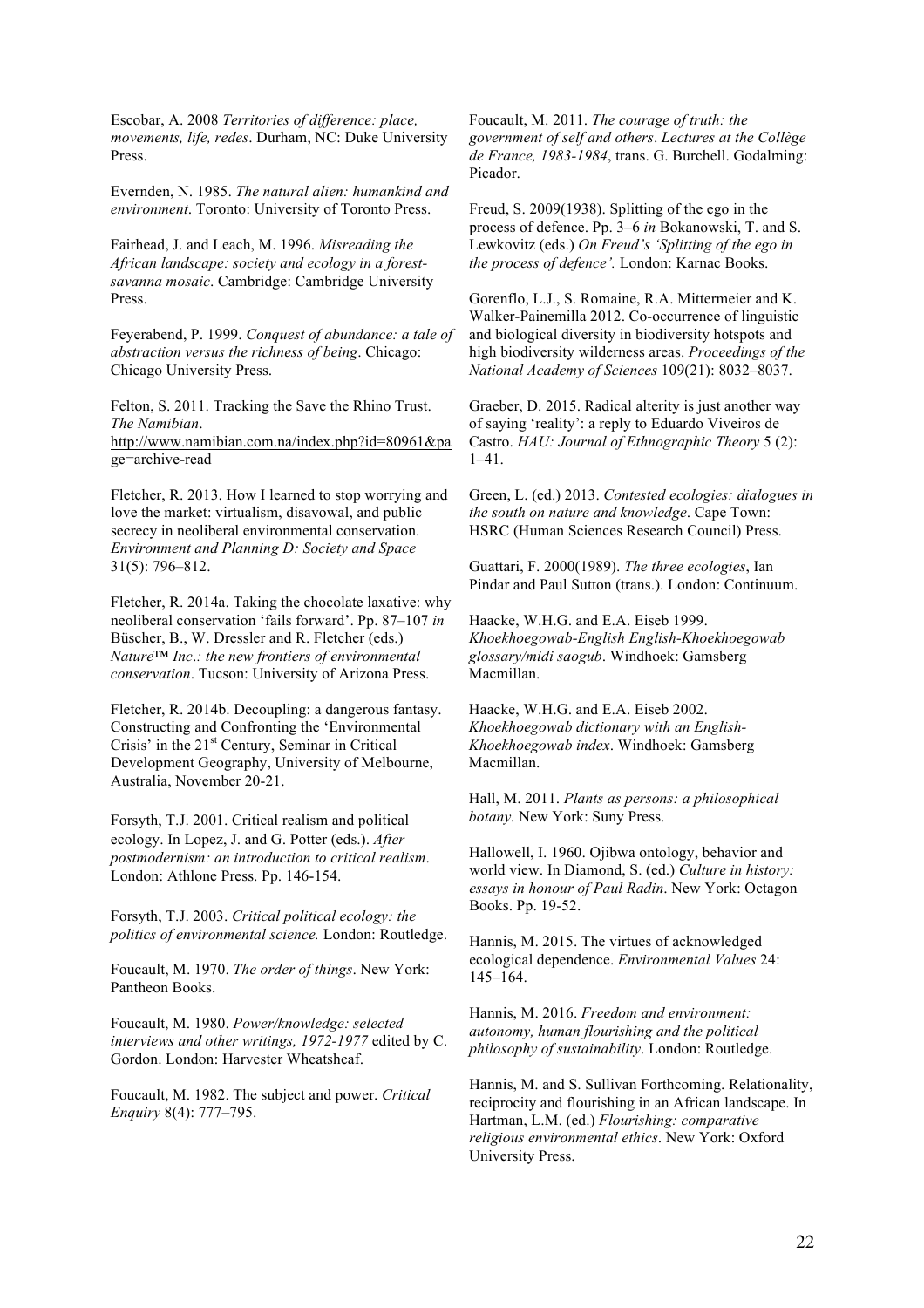Harvey, G. 2005. *Animism: respecting the living world*. London: Hurst and Co.

Head, L., J. Atchison and C. Phillips 2015. The distinctive capacities of plants: re-thinking difference via invasive species. *Transactions of the Institute of British Geographers* 40(3): 399–413.

Hecht, G. 2012. *Being nuclear: Africans and the global uranium trade.* Cambridge, Massachusetts: MIT Press.

Helm, D. 2014. Taking natural capital seriously. *Oxford Review of Economic Policy* 30(1): 109–125.

Helm, D. 2015. *Natural capital: valuing the planet*. London: Yale University Press.

Herodotus 1998. *The histories*, trans. by R. Waterfield. Oxford: Oxford University Press.

Holbraad, M., M.A. Pedersen, and E. Viveiros de Castro. 2014. The politics of ontology: anthropological positions. *Cultural Anthropology* Online, January 13, 2014.

Homewood, K. and A. Rodgers 1987. Pastoralism, conservation and the overgrazing controversy. In Anderson, D. and R. Grove (eds.). *Conservation in Africa: people, policies and practice.* Cambridge: Cambridge University Press. Pp. 111-128.

Hornborg, A. 2006. Animism, fetishism, and objectivism as strategies for knowing (or not knowing) the world. *Ethnos: Journal of Anthropology* 71(1): 21– 32.

Ingold, T. 2000. *The perception of the environment: essays in livelihood, dwelling and skill*. London: Routledge.

Jackson, M. 2013. Plastic islands and processual grounds: ethics, ontology, and the matter of decay. *Cultural Geographies* 20(2): 205–224.

Jarosz, L. 2004 Political ecology as ethical practice. *Political Geography* 23: 917–27.

Johnson, C.M. 2008. *The social ontology implicit in Wittgenstein*.

www.carlsensei.com/docs/essays/wittgenstein-andwatsuji.pdf

Joronen, M. 2013. Heidegger, event and the ontological politics of the site. *Transactions of the Institute of British Geographers* 38: 627–638.

Kallis, G., C. Kerschner and J. Martinez-Alier 2012. The economics of degrowth. *Ecological Economics* 84: 172–180.

Kambatuku, J. 1996. Historical profile of farms in former Damaraland: notes from the archival files. *DRFN (Desert Research Foundation of Namibia) Occasional Paper* 4*.*

Kohn, E. 2013. *How forests think: towards an anthropology of nature beyond the human*. Berkeley: University of California Press.

Kuhn, T.S. 1970(1962). *The structure of scientific revolutions*, Second Edition. Chicago: University of Chicago Press.

Lakoff, G. 2010. Why it matters how we frame the environment. *Environmental Communication: A Journal of Nature and Culture* 4(1): 70–81.

Latour, B. 2007. *Reassembling the social: an introduction to actor-network-theory*. Oxford: Oxford University Press.

Latour, B. 2013. *An inquiry into modes of existence: an anthropology of the moderns.* Cambridge, M.A.: Harvard University Press.

Leach, M. and R. Mearns (eds.). 1996. *The lie of the land: challenging received wisdom on the African environment.* Oxford: James Currey.

Lohmann, L. 2009. Toward a different debate in environmental accounting: the cases of carbon and cost-benefit. *Accounting, Organizations and Society* 34: 499–534.

Lukacs, M. 2015. Indigenous activists take to Seine river to protest axing of rights from Paris climate pact. *The Guardian*.

http://www.theguardian.com/environment/truenorth/2015/dec/07/indigenous-activists-take-to-seineriver-to-protest-axing-of-rights-from-paris-climate-pact

Mace, G. 2014. Towards a framework for defining and measuring changes in natural capital. *NCC Working Paper*.

https://www.naturalcapitalcommittee.org/workingpapers.html

Maier, D. 2013. *What's so good about biodiversity? A call for better reasoning about nature's value*. New York: Springer.

Malinowski, B. 1922. *Argonauts of the western Pacific*, London: Routledge and Kegan Paul.

Marder, M. 2013. *Plant-thinking: a philosophy of vegetal life*. New York: Columbia University Press.

Margulis, L. 1998. *Symbiotic planet: a new look at evolution.* New York: Basic Books.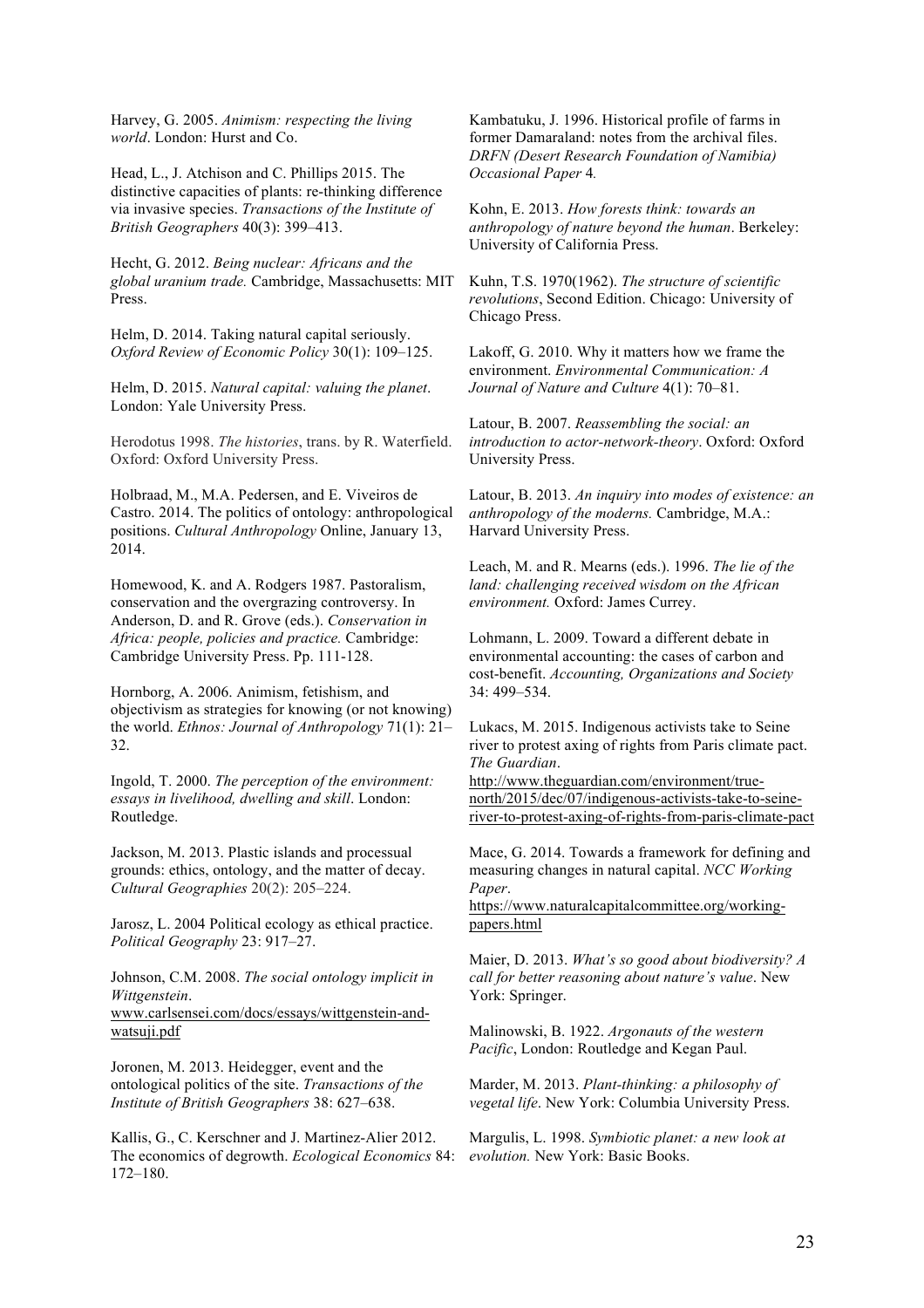Martin, A., S. McGuire and S. Sullivan 2013. Global environmental justice and biodiversity conservation. *The Geographical Journal* 179(2): 122-131.

Massumi, B. 2014. *What animals teach us about politics*. Durham, NC: Duke University Press.

Miescher, G. 2012 *Namibia's red line: the history of a veterinary and settlement border*. New York: Palgrave Macmillan.

Mol, A. 2002. *The body multiple: ontology in medical practice*. London: Duke University Press.

Moreno, C., D.S. Chassé and Fuhr, L. 2015. *Carbon metrics: global abstractions and ecological epistemicide*. Berlin: Heinrich-Böll-Stiftung.

Murray Li, T.M. 2007. *The will to improve: governmentality, development and the practice of politics*. Durham: Duke University Press.

Nightingale, A. 2016. Adaptive scholarship and situated knowledges? Hybrid methodologies and plural epistemologies in climate change adaptation research. *Area* 48(1): 41–47.

Pawliczek, J. and S. Sullivan 2011. Conservation and concealment in SpeciesBanking.com, US: an analysis of neoliberal performance in the species offsetting industry. *Environmental Conservation* 38(4): 435–444 Themed Issue on Payments for Ecosystem Services.

Pellis, A. 2011 Modern and traditional arrangements in community-based tourism: exploring an election conflict in the Anabeb Conservancy, Namibia. Pp. 127–145 *in* van der Duim, R., D. Meyer, J. Saarinen and K. Zellmer (eds.) *New alliances for tourism, conservation and development in eastern and southern Africa*. Delft: Eburon.

Pellis, A., M. Duineveld and L.B. Wagner 2015 Conflicts forever. The path dependencies of tourism conflicts: the case of Anabeb Conservancy, Namibia. Pp. 115–138 *in* Jóhannesson, G.T., C. Ren and R. van der Duim (eds.) *Tourism Encounters and Controversies. Ontological Politics of Tourism Development*. Abingdon: Ashgate.

Polanyi, K. 2001(1944). *The great transformation: the political and economic origins of our time*. Boston: Beacon Press.

Plumwood, V. 2006. *Feminism and the mastery of nature*. London: Routledge.

Read, R. 2012. *Wittgenstein amongst the sciences: Wittgensteinian investigations into the 'scientific method'*. Farnham: Ashgate.

Reyes, O. 2015. Seven flies in the ointment of the Paris climate deal euphoria.

http://www.globaljustice.org.uk/blog/2015/dec/15/seve n-flies-ointment-paris-climate-deal-euphoria

Richards, P. 1985. *Indigenous agricultural revolution*. London: HarperCollins Publishers Ltd.

Rohde, R.F. and S. Sullivan, S. Forthcoming. Haunted landscapes: the emotional geography of dispossession and memory in Scottish and Namibian history. *Future Pasts Working Papers*

Robbins, P., J. Hintz and S.A. Moore 2010. *Environment and society: a critical introduction*. Chichester: Wiley-Blackwell.

Schmidt, S. (ed.) 2011. *Hai||om and !Xû stories from north Namibia: collected and translated by Terttu Heikkinen (1934-1988)*. Köln: Rüdiger Köppe Verlag.

Schmidt, S. 2014a. Spirits: some thoughts on ancient Damara folk belief. *Journal of the Namibian Scientific Society* 62: 133–160.

Schmidt, S. 2014b. Some notes on the so-called Heitsi-Eibeb graves in Namibia: ancient heaps of stones at the roadside. *BAB Working Paper* 3. baslerafrika.ch/wpcontent/uploads/WP-2014-3-Schmidt.pdf

Schneider, L. and A. Kollmuss 2015. Perverse effects of carbon markets on HFC-23 and  $SF_6$  abatement projects in Russia. *Nature Climate Change* 5: 1061– 1063.

Scott, M.W. 2013. The anthropology of ontology (religious science). *Journal of the Royal Anthropological Institute (N.S.)* 19: 859–872.

Scott Cato, M. 2012. *The bioregional economy: land, liberty and the pursuit of happiness*. London: Earthscan.

Smith, H. 1981. Four cultures: the ontological turn. *Syracuse Scholar (1979-1991)* 2(1): Article 13, online. http://surface.syr.edu/suscholar/vol2/iss1/13

Steffen, W., W. Broadgate, L. Deutsch, O. Gaffney and C. Ludwig 2015. The trajectory of the Anthropocene: the great acceleration. *The Anthropocene Review* 2(1): 81–98.

Stott, P. and S. Sullivan 2000. *Political ecology: science, myth and power*. London: Edward Arnold.

Sullivan, S. 1999. Folk and formal, local and national: Damara cultural knowledge and community-based conservation in southern Kunene, Namibia. *Cimbebasia* 15: 1-28.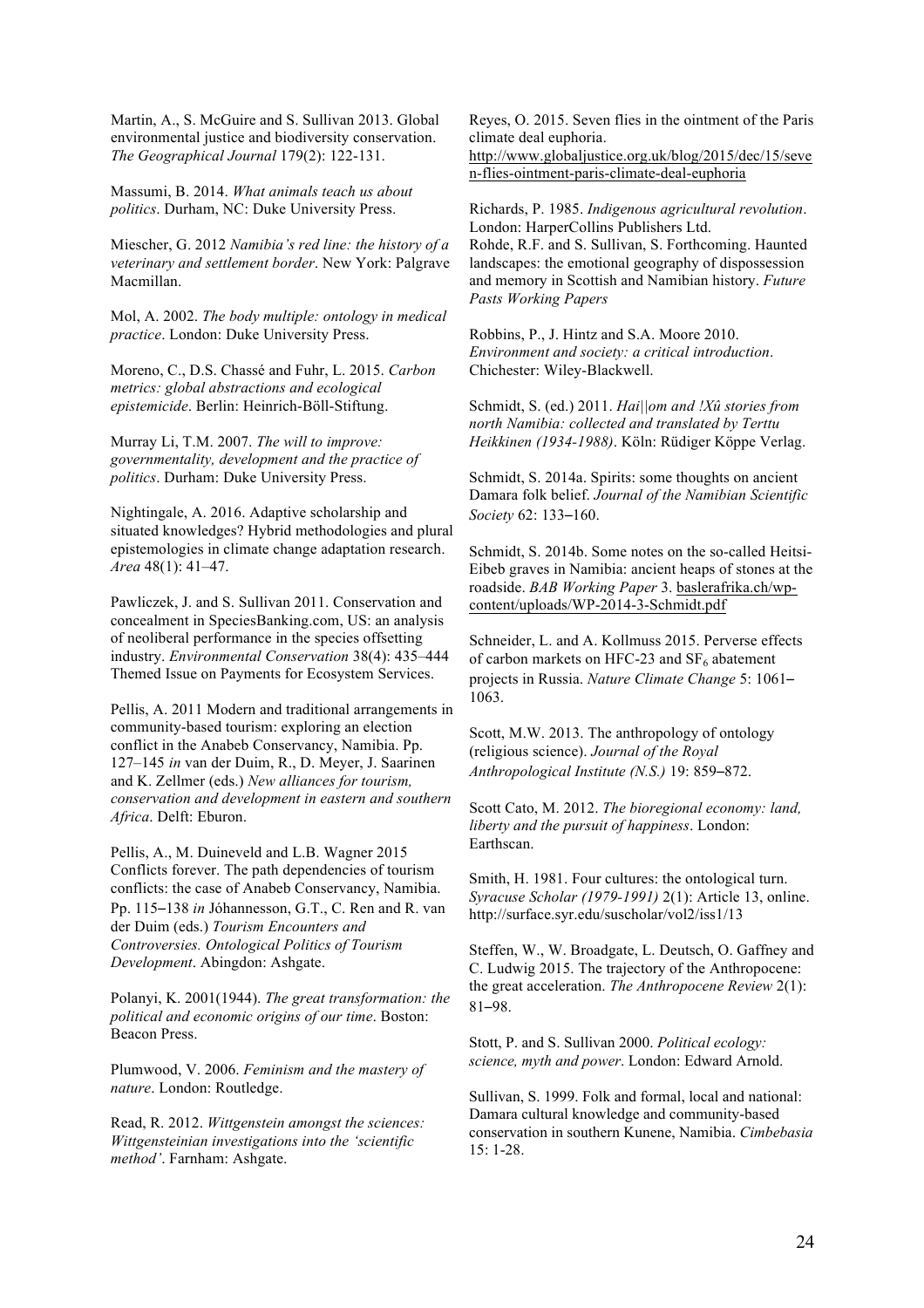Sullivan, S. 2000. Getting the science right, or introducing science in the first place? Local 'facts', global discourse – 'desertification' in north-west Namibia. Pp. 15–44 *in* Stott, P. and S. Sullivan (eds.) *Political ecology: science, myth and power*. London: Edward Arnold.

Sullivan, S. 2002. How sustainable is the communalising discourse of 'new' conservation? The masking of difference, inequality and aspiration in the fledgling 'conservancies' of Namibia. Pp. 158–187 *in* Chatty, D. and M. Colchester (eds.) *Conservation and mobile indigenous people: displacement, forced settlement and sustainable development*. Oxford: Berghahn Press.

Sullivan, S. 2003. Protest, conflict and litigation: dissent or libel in resistance to a conservancy in north-west Namibia. Pp. 69–86 *in* Berglund, E. and D. Anderson (eds.) *Ethnographies of conservation: environmentalism and the distribution of privilege.* Oxford: Berghahn Press.

Sullivan, S. 2006. The elephant in the room? Problematizing 'new' (neoliberal) biodiversity conservation. *Forum for Development Studies* 33(1): 105–135.

Sullivan, S. 2009. Green capitalism, and the cultural poverty of constructing nature as service-provider. *Radical Anthropology* 3: 18–27.

Sullivan, S. 2010. 'Ecosystem service commodities' – a new imperial ecology? Implications for animist immanent ecologies, with Deleuze and Guattari. *New Formations: A Journal of Culture/Theory/Politics* 69: 111–128, special issue entitled 'Imperial Ecologies'.

Sullivan, S. 2013a. Nature on the Move III: (Re)countenancing an animate nature. *New Proposals: Journal of Marxism and Interdisciplinary Enquiry* 6(1- 2): 50–71.

Sullivan, S. 2013b. Banking nature? The spectacular financialisation of environmental conservation. *Antipode* 45(1): 198–217.

Sullivan, S. 2013c. After the green rush? Biodiversity offsets, uranium power and the 'calculus of casualties' in greening growth. *Human Geography* 6(1): 80–101.

Sullivan, S. 2014. The natural capital myth; or will accounting save the world? Preliminary thoughts on nature, finance and values. *LCSV Working Paper* 3 http://thestudyofvalue.org/wpcontent/uploads/2013/11/WP3-Sullivan-2014-Natural-Capital-Myth.pdf

Sullivan, S. 2015. On climate change ontologies and the spirit(s) of oil, SPERI (Sheffield Political Economy Research Institute) spotlight on the UN climate summit II, 19 November 2015 http://speri.dept.shef.ac.uk/2015/11/19/speri-spotlighton-the-un-climate-summit-part-2/

Sullivan, S. 2016a. What's ontology got to do with it? On the knowledge of nature and the nature of knowledge in environmental anthropology. Pp. 155– 169 *in* Kopnina, H. and Shoreman-Ouimet, E. (eds.) *Routledge international handbook of environmental anthropology*. London: Routledge.

Sullivan, S. 2016b. (Re-)embodying which body? Philosophical, cross-cultural and personal reflections on corporeality. Pp. 119–138 *in* Thomas-Pellicer, R., de Lucia, V. and Sullivan, S. (eds.) *Law, philosophy and ecology: exploring re-embodiments.* London: GlassHouse Books, Routledge Law, Justice and Ecology Series.

Sullivan, S. and M. Hannis 2015. Nets and frames, losses and gains: value struggles in engagements with biodiversity offsetting policy in England. *Ecosystem Services* 15: 162–173, special issue on 'Biodiversity' Offsets as MBIs? From discourses to practice'.

Sullivan, S. and M. Hannis 2016. Relationality, reciprocity and flourishing in an African landscape: perspectives on agency amongst ||Khao-a Dama, !Narenin and ||Ubun elders in west Namibia. *Future Pasts Working Papers* no. 2 http://www.futurepasts.net/fpwp2-sullivan-hannis-2016

Sullivan, S. and C. Low 2014. Shades of the rainbow serpent? A KhoeSān animal between myth and landscape in southern Africa – ethnographic contextualisations of rock art representations. *The Arts 3*(2): 215–244, special issue on World Rock Art.

Sullivan, S., M. Hannis, A. Impey, C. Low and R.F. Rohde 2016. Future pasts? sustainabilities in west Namibia - a conceptual framework for research. *Future Pasts Working Papers* no. 1 http://www.futurepasts.net/fpwp1-sullivan-et-al-2016

Szerszynski, B. 2007. The post-ecologist condition: irony as symptom and cure. *Environmental Politics* 16(2): 337–355.

Tsing, A. 2005. *Friction: an ethnography of global connection*. Oxford: Princeton University Press. Tsing, A. 2014. Wreckage and recovery: four papers exploring the nature of nature. Pp. 2-15 *AURA Working Papers* vol. 2.